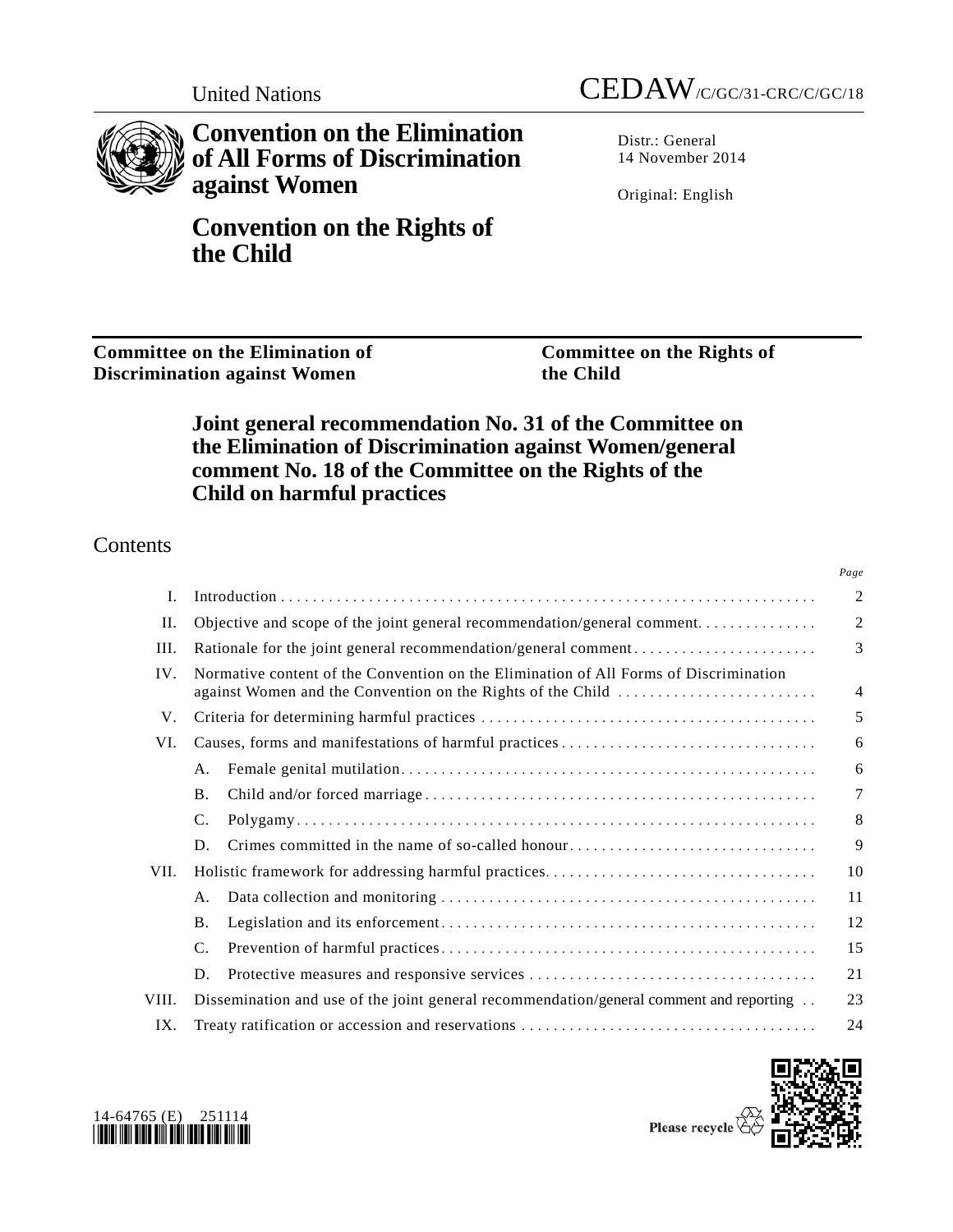### **I. Introduction**

1. The Convention on the Elimination of All Forms of Discrimination against Women and the Convention on the Rights of the Child contain legally binding obligations that relate both in general and specifically to the elimination of harmful practices. The Committee on the Elimination of Discrimination against Women and the Committee on the Rights of the Child have consistently drawn attention to those practices affecting women and children, primarily girls, in the execution of their monitoring mandates. It is by virtue of that overlapping mandate and the shared commitment to prevent, respond to and eliminate harmful practices, wherever and in whichever form they occur, that the Committees decided to develop the present joint general recommendation/general comment.

## **II. Objective and scope of the joint general recommendation/ general comment**

2. The objective of the present joint general recommendation/general comment is to clarify the obligations of States parties to the Conventions by providing authoritative guidance on legislative, policy and other appropriate measures that must be taken to ensure full compliance with their obligations under the Conventions to eliminate harmful practices.

3. The Committees acknowledge that harmful practices affect adult women, both directly and/or owing to the long-term impact of practices to which they were subjected as girls. The present joint general recommendation/general comment therefore further elaborates on the obligations of States parties to the Convention on the Elimination of All Forms of Discrimination against Women with regard to the relevant provisions for the elimination of harmful practices that affect the rights of women.

4. Moreover, the Committees recognize that boys are also the victims of violence, harmful practices and bias and that their rights must be addressed for their protection and to prevent gender-based violence and the perpetuation of bias and gender inequality later in their lives. Accordingly, reference is made herein to the obligations of States parties to the Convention on the Rights of the Child regarding harmful practices stemming from discrimination that affect boys' enjoyment of their rights.

5. The present joint general recommendation/general comment should be read in conjunction with the relevant general recommendations and general comments issued by the Committees, in particular general recommendation No. 19 on violence against women, of the Committee on the Elimination of Discrimination against Women, and general comment No. 8 on the right of the child to protection from corporal punishment and other cruel or degrading forms of punishment and general comment No. 13 on the right of the child to freedom from all forms of violence, of the Committee on the Rights of the Child. The content of general recommendation No. 14 on female circumcision, of the Committee on the Elimination of Discrimination against Women, is updated by the present joint general recommendation/general comment.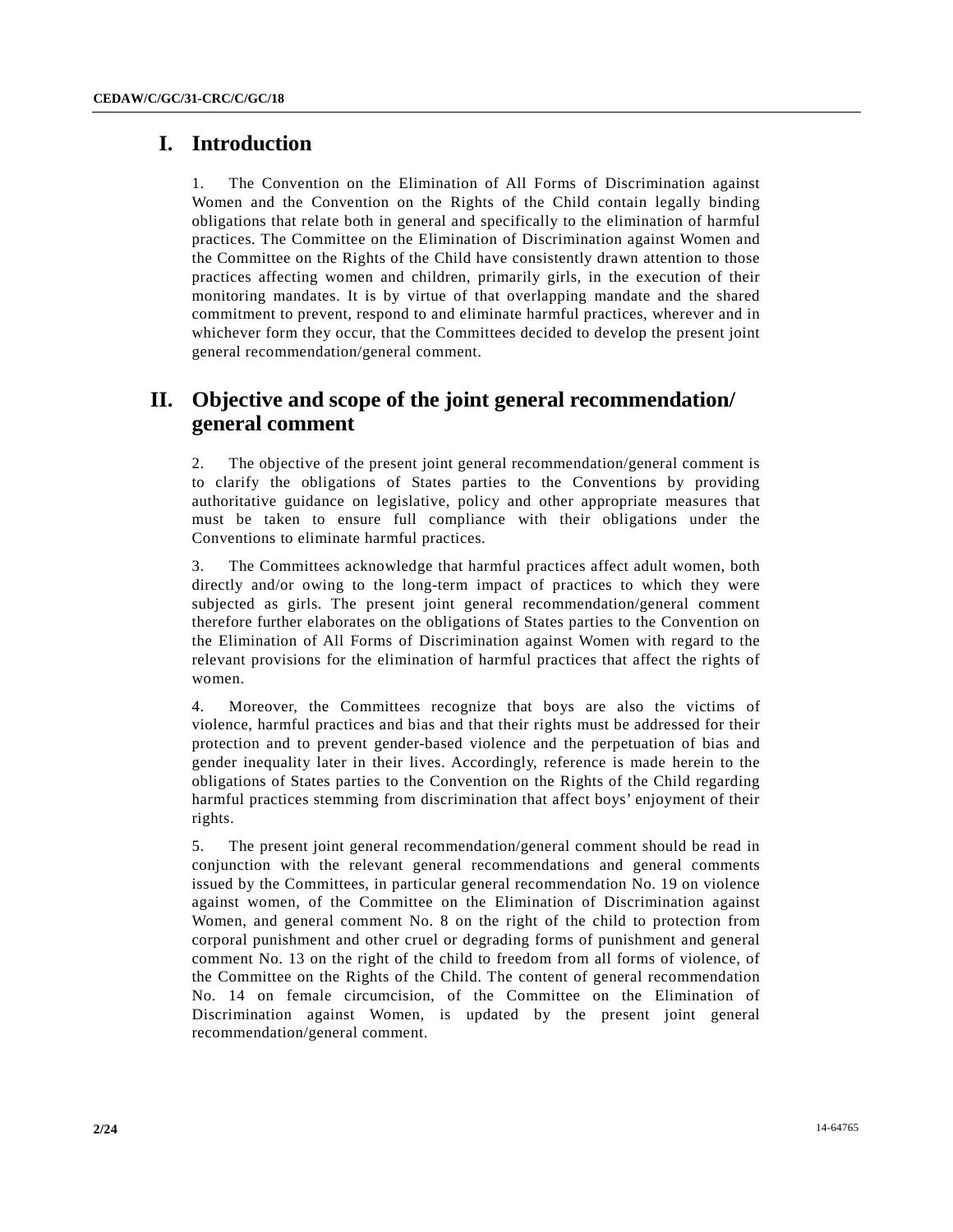## **III. Rationale for the joint general recommendation/ general comment**

6. The Committee on the Elimination of Discrimination against Women and the Committee on the Rights of the Child consistently note that harmful practices are deeply rooted in social attitudes according to which women and girls are regarded as inferior to men and boys based on stereotyped roles. They also highlight the gender dimension of violence and indicate that sex- and gender-based attitudes and stereotypes, power imbalances, inequalities and discrimination perpetuate the widespread existence of practices that often involve violence or coercion. It is also important to recall that the Committees are concerned that the practices are also used to justify gender-based violence as a form of "protection" or control of women<sup>[1](#page-0-0)</sup> and children in the home or community, at school or in other educational settings and institutions and in wider society. Moreover, the Committees draw States parties' attention to the fact that sex- and gender-based discrimination intersects with other factors that affect women<sup>[2](#page-2-0)</sup> and girls, in particular those who belong to, or are perceived as belonging to, disadvantaged groups, and who are therefore at a higher risk of becoming victims of harmful practices.

7. Harmful practices are therefore grounded in discrimination based on sex, gender and age, among other things, and have often been justified by invoking sociocultural and religious customs and values, in addition to misconceptions relating to some disadvantaged groups of women and children. Overall, harmful practices are often associated with serious forms of violence or are themselves a form of violence against women and children. While the nature and prevalence of the practices vary by region and culture, the most prevalent and well documented are female genital mutilation, child and/or forced marriage, polygamy, crimes committed in the name of so-called honour and dowry-related violence. Given that those practices are frequently raised before both Committees, and in some cases have been demonstrably reduced through legislative and programmatic approaches, they are used herein as key illustrative examples.

8. Harmful practices are endemic to a wide variety of communities in most countries. Some are also found in regions or countries in which they had not been previously documented, primarily owing to migration, whereas in other countries where such practices had disappeared they are now re-emerging as a result of such factors as conflict situations.

<span id="page-2-1"></span>9. Many other practices having been identified as harmful practices are all strongly connected to and reinforce socially constructed gender roles and systems of patriarchal power relations and sometimes reflect negative perceptions of or discriminatory beliefs regarding certain disadvantaged groups of women and children, including individuals with disabilities or albinism. The practices include, but are not limited to, neglect of girls (linked to the preferential care and treatment

<sup>1</sup> Committee on the Elimination of Discrimination against Women general recommendation No. 19, para. 11; Committee on the Rights of the Child general comment No. 9 on the rights of children with disabilities, paras. 8, 10 and 79; and Committee on the Rights of the Child general comment No. 15 on the right of the child to the enjoyment of the highest attainable standard of health, paras. 8 and 9.

<span id="page-2-0"></span><sup>2</sup> Committee on the Elimination of Discrimination against Women general recommendation No. 28 on the core obligations of States parties under article 2 of the Convention, para. 18.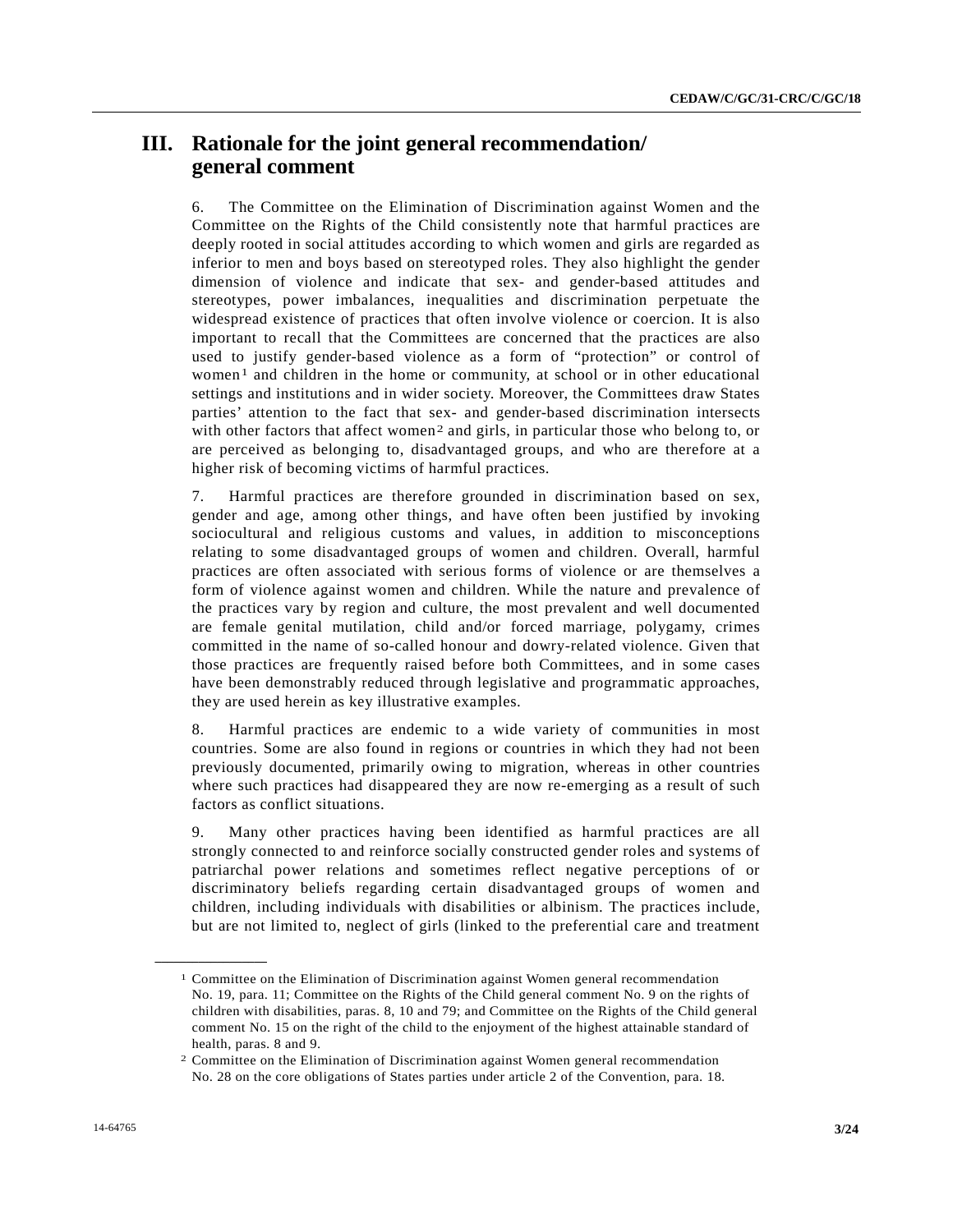of boys), extreme dietary restrictions, including during pregnancy (force-feeding, food taboos), virginity testing and related practices, binding, scarring, branding/infliction of tribal marks, corporal punishment, stoning, violent initiation rites, widowhood practices, accusations of witchcraft, infanticide and incest. [3](#page-2-1) They also include body modifications that are performed for the purpose of beauty or marriageability of girls and women (such as fattening, isolation, the use of lip discs and neck elongation with neck rings)<sup>[4](#page-3-0)</sup> or in an attempt to protect girls from early pregnancy or from being subjected to sexual harassment and violence (such as breast ironing). In addition, many women and children increasingly undergo medical treatment and/or plastic surgery to comply with social norms of the body, rather than for medical or health reasons, and many are also pressured to be fashionably thin, which has resulted in an epidemic of eating and health disorders.

# **IV. Normative content of the Convention on the Elimination of All Forms of Discrimination against Women and the Convention on the Rights of the Child**

10. Although the issue of harmful practices was less known at the time of drafting of the Conventions, both include provisions that cover harmful practices as human rights violations and oblige States parties to take steps to ensure that they are prevented and eliminated. In addition, the Committees have increasingly tackled the issue when examining States parties' reports, in the ensuing dialogue with States parties and in their concluding observations. The issue has been further developed by the Committees in their general recommendations and general comments. [5](#page-3-1)

11. States parties to the Conventions have a duty to comply with their obligations to respect, protect and fulfil the rights of women and children. They also have a due-diligence obligation<sup>[6](#page-3-2)</sup> to prevent acts that impair the recognition, enjoyment or exercise of rights by women and children and ensure that private actors do not engage in discrimination against women and girls, including gender-based violence, in relation to the Convention on the Elimination of All Forms of Discrimination against Women, or any form of violence against children, in relation to the Convention on the Rights of the Child.

<sup>3</sup> See Committee on the Elimination of Discrimination against Women general recommendation No. 19, para. 11, and Committee on the Rights of the Child general comment No. 13, para. 29.

<span id="page-3-0"></span><sup>4</sup> See [A/61/299,](http://undocs.org/A/61/299) para. 46.

<span id="page-3-1"></span><sup>5</sup> To date, the Committee on the Elimination of Discrimination against Women has referred to harmful practices in nine of its general recommendations: No. 3 on the implementation of article 5 of the Convention, No. 14, No. 19, No. 21 on equality in marriage and family relations, No. 24 on women and health, No. 25 on temporary special measures, No. 28 on the core obligations of States parties under article 2 of the Convention, No. 29 on the economic consequences of marriage, family relations and their dissolution and No. 30 on women in conflict prevention, conflict and post-conflict situations. The Committee on the Rights of the Child provides a non-exhaustive list of harmful practices in its general comments Nos. 8 and 13.

<span id="page-3-3"></span><span id="page-3-2"></span><sup>6</sup> Due diligence should be understood as an obligation of States parties to the Conventions to prevent violence or violations of human rights, protect victims and witnesses from violations, investigate and punish those responsible, including private actors, and provide access to redress for human rights violations. See Committee on the Elimination of Discrimination against Women general recommendations Nos. 19, para. 9; 28, para. 13; 30, para. 15; the views and decisions of the Committee on individual communications and inquiries; and Committee on the Rights of the Child general comment No. 13, para. 5.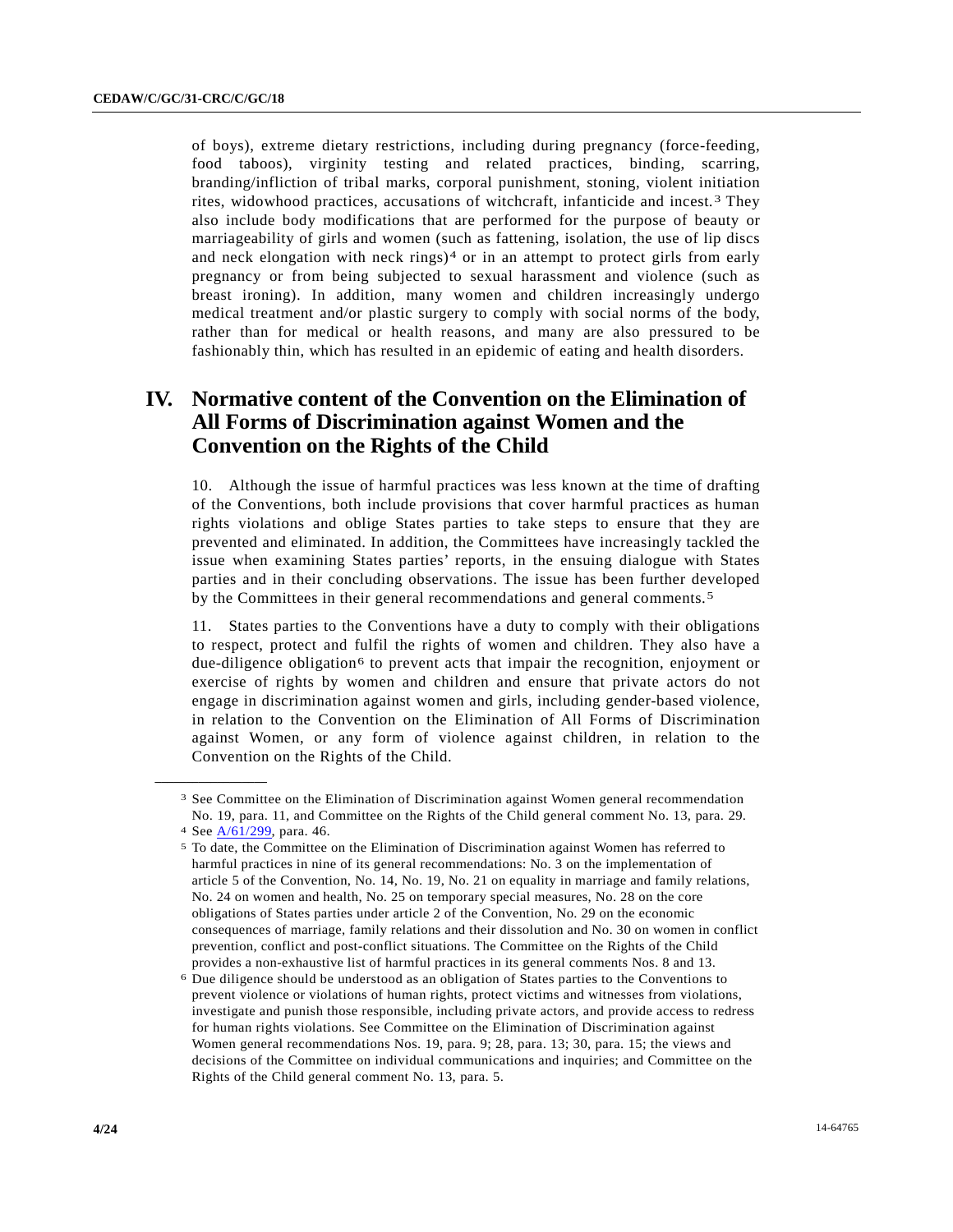12. The Conventions outline the obligations of States parties to establish a welldefined legal framework in order to ensure the protection and promotion of human rights. An important first step in doing so is through the incorporation of the instruments into national legal frameworks. Both Committees stress that legislation aimed at eliminating harmful practices must include appropriate budgeting, implementing, monitoring and effective enforcement measures. [7](#page-3-3)

13. Furthermore, the obligation to protect requires States parties to establish legal structures to ensure that harmful practices are promptly, impartially and independently investigated, that there is effective law enforcement and that effective remedies are provided to those who have been harmed by such practices. The Committees call upon States parties to explicitly prohibit by law and adequately sanction or criminalize harmful practices, in accordance with the gravity of the offence and harm caused, provide for means of prevention, protection, recovery, reintegration and redress for victims and combat impunity for harmful practices.

14. Given that the requirement to effectively address harmful practices is among the core obligations of States parties under the two Conventions, reservations to the relevant articles, [8](#page-4-0) which have the effect of broadly limiting or qualifying the obligations of States parties to respect, protect and fulfil the rights of women and children to live free from harmful practices, are incompatible with the object and purpose of the two Conventions and impermissible pursuant to article 28 (2) of the Convention on the Elimination of All Forms of Discrimination against Women and article 51 (2) of the Convention on the Rights of the Child.

### **V. Criteria for determining harmful practices**

15. Harmful practices are persistent practices and forms of behaviour that are grounded in discrimination on the basis of, among other things, sex, gender and age, in addition to multiple and/or intersecting forms of discrimination that often involve violence and cause physical and/or psychological harm or suffering. The harm that such practices cause to the victims surpasses the immediate physical and mental consequences and often has the purpose or effect of impairing the recognition, enjoyment and exercise of the human rights and fundamental freedoms of women and children. There is also a negative impact on their dignity, physical, psychosocial and moral integrity and development, participation, health, education and economic and social status. The practices are therefore reflected in the work of both Committees.

16. For the purposes of the present joint general recommendation/general comment, practices should meet the following criteria to be regarded as harmful:

(a) They constitute a denial of the dignity and/or integrity of the individual and a violation of the human rights and fundamental freedoms enshrined in the two Conventions;

<sup>7</sup> Committee on the Elimination of Discrimination against Women general recommendation No. 28, para. 38 (a), its concluding observations and Committee on the Rights of the Child general comment No. 13, para. 40.

<span id="page-4-1"></span><span id="page-4-0"></span><sup>8</sup> Convention on the Elimination of All Forms of Discrimination against Women, arts. 2, 5 and 16, and Convention on the Rights of the Child, arts. 19 and 24 (3).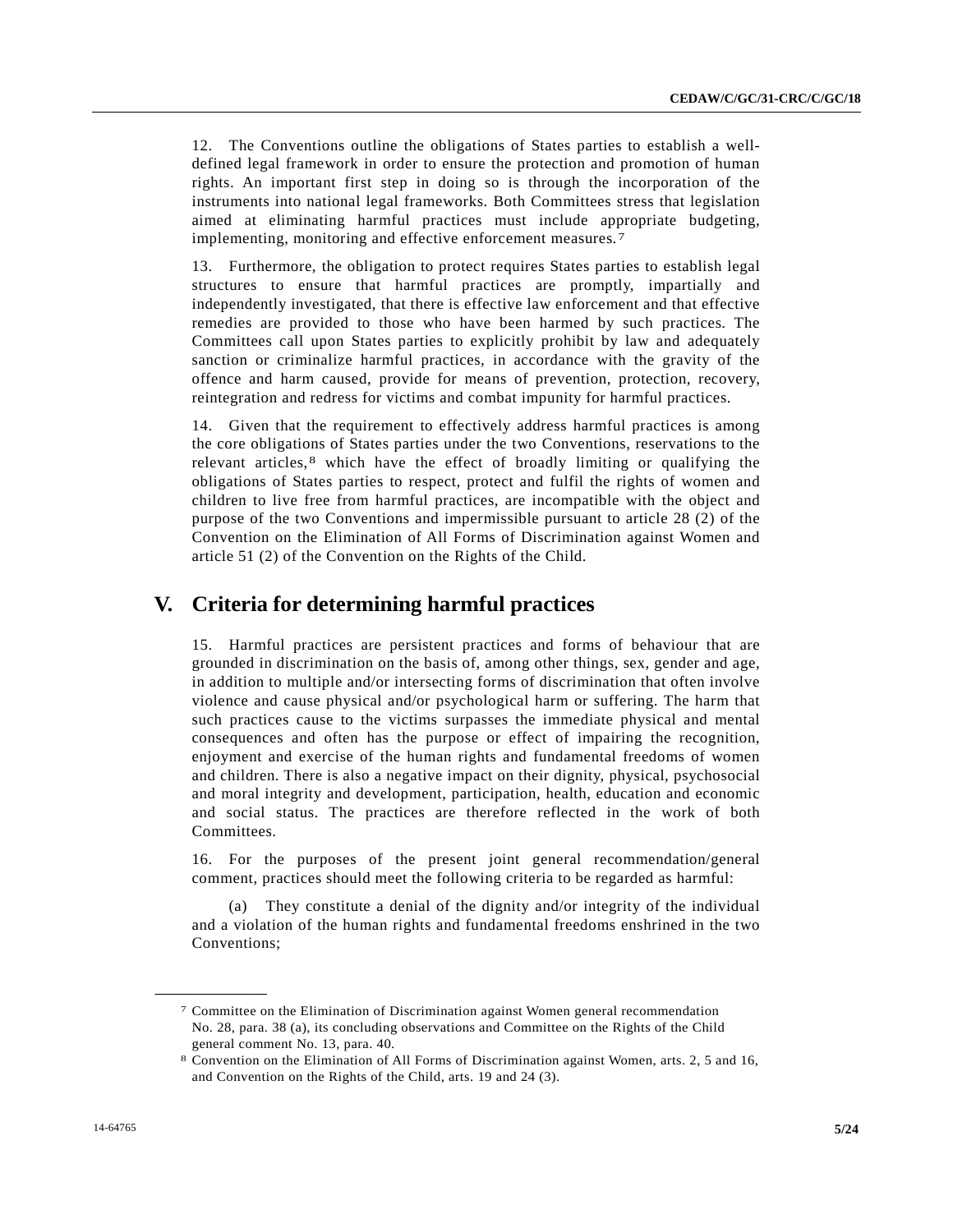(b) They constitute discrimination against women or children and are harmful insofar as they result in negative consequences for them as individuals or groups, including physical, psychological, economic and social harm and/or violence and limitations on their capacity to participate fully in society or develop and reach their full potential;

(c) They are traditional, re-emerging or emerging practices that are prescribed and/or kept in place by social norms that perpetuate male dominance and inequality of women and children, on the basis of sex, gender, age and other intersecting factors;

(d) They are imposed on women and children by family members, community members or society at large, regardless of whether the victim provides, or is able to provide, full, free and informed consent.

## **VI. Causes, forms and manifestations of harmful practices**

17. The causes of harmful practices are multidimensional and include stereotyped sex- and gender-based roles, the presumed superiority or inferiority of either of the sexes, attempts to exert control over the bodies and sexuality of women and girls, social inequalities and the prevalence of male-dominated power structures. Efforts to change the practices must address those underlying systemic and structural causes of traditional, re-emerging and emerging harmful practices, empower girls and women and boys and men to contribute to the transformation of traditional cultural attitudes that condone harmful practices, act as agents of such change and strengthen the capacity of communities to support such processes.

18. The efforts to combat harmful practices notwithstanding, the overall number of women and girls affected remains extremely high and may be increasing, including, for example, in conflict situations and as a result of technological developments such as the widespread use of social media. Through the examination of State parties' reports, the Committees have noted that there is often continued adherence to harmful practices by members of practising communities who have moved to destination countries through migration or to seek asylum. Social norms and cultural beliefs supporting such harmful practices persist and are at times emphasized by a community in an attempt to preserve its cultural identity in a new environment, in particular in destination countries where gender roles provide women and girls with greater personal freedom.

### **A. Female genital mutilation**

19. Female genital mutilation, female circumcision or female genital cutting is the practice of partially or wholly removing the external female genitalia or otherwise injuring the female genital organs for non-medical or non-health reasons. In the context of the present joint general recommendation/general comment, it is referred to as female genital mutilation. Female genital mutilation is performed in every region and, within some cultures, is a requirement for marriage and believed to be an effective method of controlling the sexuality of women and girls. It may have various immediate and/or long-term health consequences, including severe pain, shock, infections and complications during childbirth (affecting both the mother and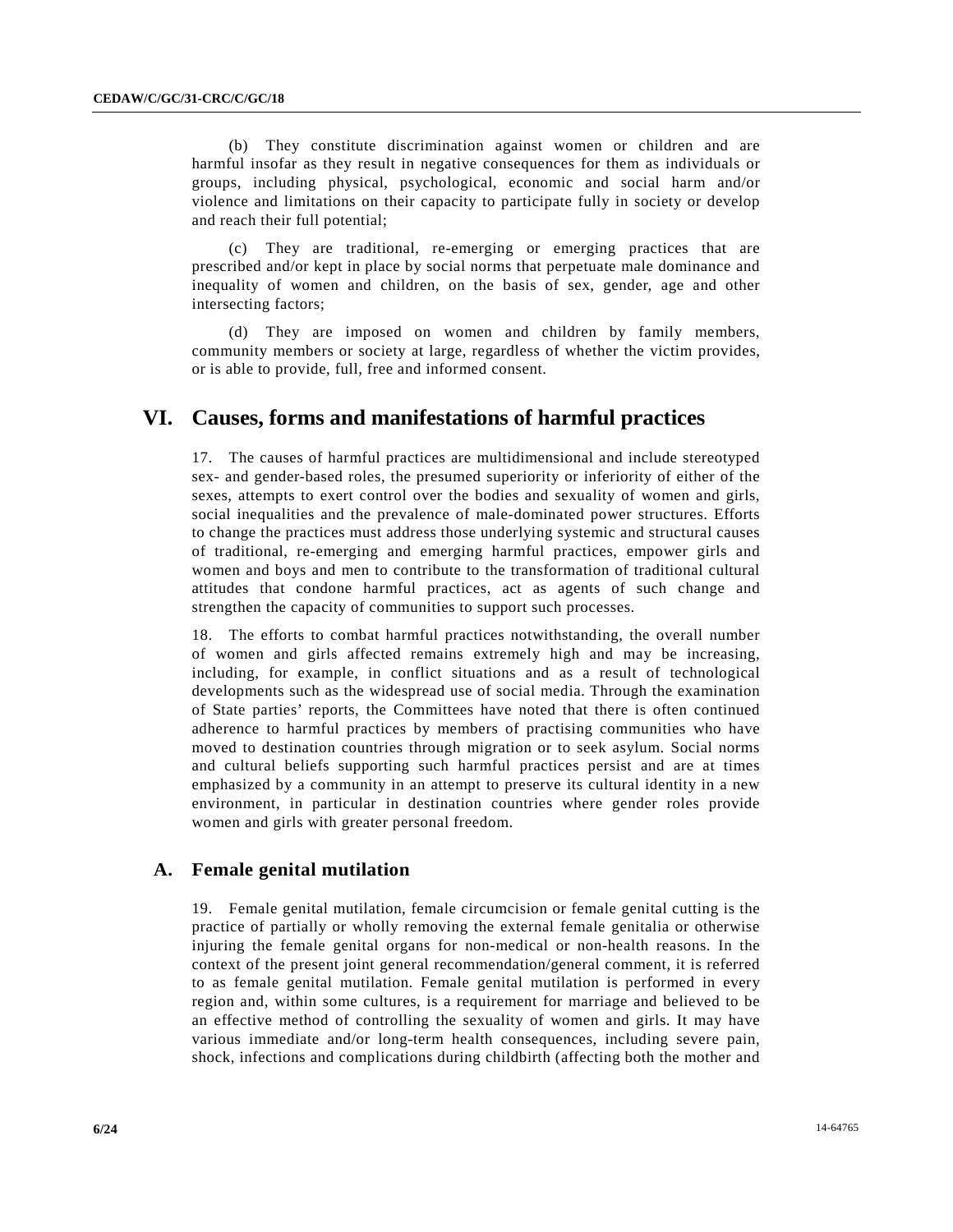the child), long-term gynaecological problems such as fistula, psychological effects and death. The World Health Organization and the United Nations Children's Fund estimate that between 100 million and 140 million girls and women worldwide have been subjected to a type of female genital mutilation.

### **B. Child and/or forced marriage**

20. Child marriage, also referred to as early marriage, is any marriage where at least one of the parties is under 18 years of age. The overwhelming majority of child marriages, both formal and informal, involve girls, although at times their spouses are also under 18 years of age. A child marriage is considered to be a form of forced marriage, given that one and/or both parties have not expressed full, free and informed consent. As a matter of respecting the child's evolving capacities and autonomy in making decisions that affect her or his life, a marriage of a mature, capable child below 18 years of age may be allowed in exceptional circumstances, provided that the child is at least 16 years of age and that such decisions are made by a judge based on legitimate exceptional grounds defined by law and on the evidence of maturity, without deference to culture and tradition.

21. In some contexts, children are betrothed or married very young and, in many cases, young girls are forced to marry a man who may be decades older. In 2012, the United Nations Children's Fund reported that almost 400 million women between 20 and 49 years of age around the world had been married or had entered into a union before reaching 18 years of age. [9](#page-4-1) The Committees have therefore been paying particular attention to cases in which girls have been married against their full, free and informed consent, such as when they have been married too young to be physically and psychologically ready for adult life or to make conscious and informed decisions and thus not ready to consent to marriage. Other examples include cases in which guardians have the legal authority to consent to marriage of girls in accordance with customary or statutory law and in which girls are thus married contrary to the right to freely enter into marriage.

22. Child marriage is often accompanied by early and frequent pregnancy and childbirth, resulting in higher than average maternal morbidity and mortality rates. Pregnancy-related deaths are the leading cause of mortality for girls between 15 and 19 years of age, whether married or unmarried, around the world. Infant mortality among the children of very young mothers is higher (sometimes as much as two times higher) than among those of older mothers. In cases of child and/or forced marriage, in particular where the husband is significantly older than the wife, and where girls have limited education, the girls generally have limited decision-making power in relation to their own lives. Child marriage also contributes to higher rates of school dropout, especially among girls, forced exclusion from school and an increased risk of domestic violence, in addition to limiting the enjoyment of the right to freedom of movement.

23. Forced marriages are marriages in which one and/or both parties have not personally expressed their full and free consent to the union. They may be manifested in various forms, including child marriage, as indicated above, exchange or trade-off marriages (i.e. *baad* and *baadal*), servile marriages and levirate

<span id="page-6-0"></span><sup>9</sup> See www.apromiserenewed.org.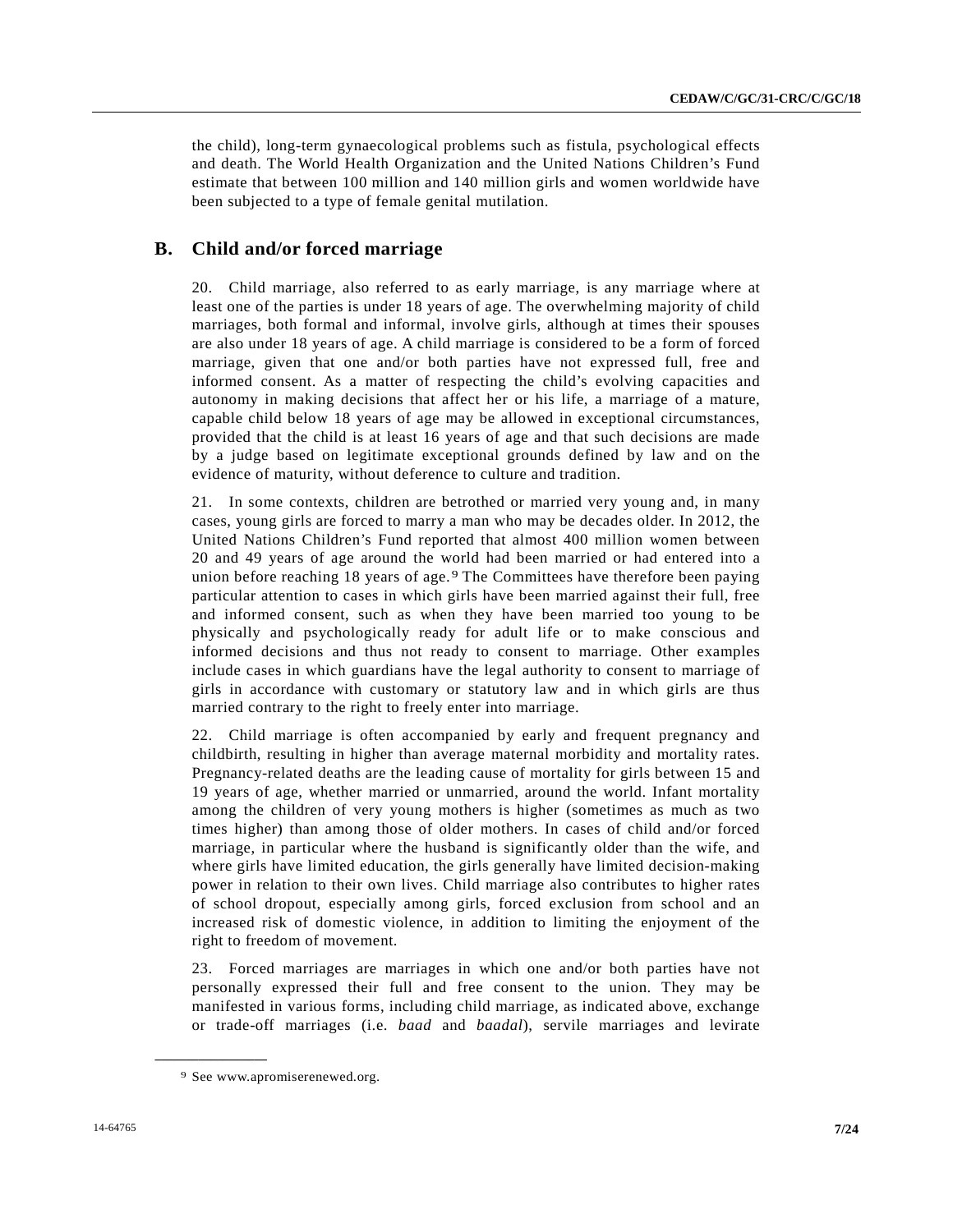marriages (coercing a widow to marry a relative of her deceased husband). In some contexts, a forced marriage may occur when a rapist is permitted to escape criminal sanctions by marrying the victim, usually with the consent of her family. Forced marriages may occur in the context of migration in order to ensure that a girl marries within the family's community of origin or to provide extended family members or others with documents to migrate to and/or live in a particular destination country. Forced marriages are also increasingly being used by armed groups during conflict or may be a means for a girl to escape post-conflict poverty. [10](#page-6-0) Forced marriage may also be defined as a marriage in which one of the parties is not permitted to end or leave it. Forced marriages often result in girls lacking personal and economic autonomy and attempting to flee or commit selfimmolation or suicide to avoid or escape the marriage.

24. The payment of dowries and bride prices, which varies among practising communities, may increase the vulnerability of women and girls to violence and to other harmful practices. The husband or his family members may engage in acts of physical or psychological violence, including murder, burning and acid attacks, for failure to fulfil expectations regarding the payment of a dowry or its size. In some cases, families will agree to the temporary "marriage" of their daughter in exchange for financial gains, also referred to as a contractual marriage, which is a form of trafficking in human beings. States parties to the Optional Protocol to the Convention on the Rights of the Child on the sale of children, child prostitution and child pornography have explicit obligations with regard to child and/or forced marriages that include dowry payments or bride prices because they could constitute a sale of children as defined in article 2 (a) of the Protocol. [11](#page-7-0) The Committee on the Elimination of Discrimination against Women has repeatedly stressed that allowing marriage to be arranged by such payment or preferment violates the right to freely choose a spouse and has in its general recommendation No. 29 outlined that such practice should not be required for a marriage to be valid and that such agreements should not be recognized by a State party as enforceable.

### **C. Polygamy**

25. Polygamy is contrary to the dignity of women and girls and infringes on their human rights and freedoms, including equality and protection within the family. Polygamy varies across, and within, legal and social contexts and its impact includes harm to the health of wives, understood as physical, mental and social well-being, the material harm and deprivation that wives are liable to suffer and emotional and material harm to children, often with serious consequences for their welfare.

26. While many States parties have chosen to ban polygamy, it continues to be practised in some countries, whether legally or illegally. Although throughout history polygamous family systems have been functional in some agricultural societies as a way of ensuring larger labour forces for individual families, studies have shown that polygamy actually often results in increased poverty in the family, especially in rural areas.

<span id="page-7-1"></span><span id="page-7-0"></span><sup>10</sup> Committee on the Elimination of Discrimination against Women general recommendation No. 30, para. 62.

<sup>&</sup>lt;sup>11</sup> See also art.  $3(1)(a)(i)$ .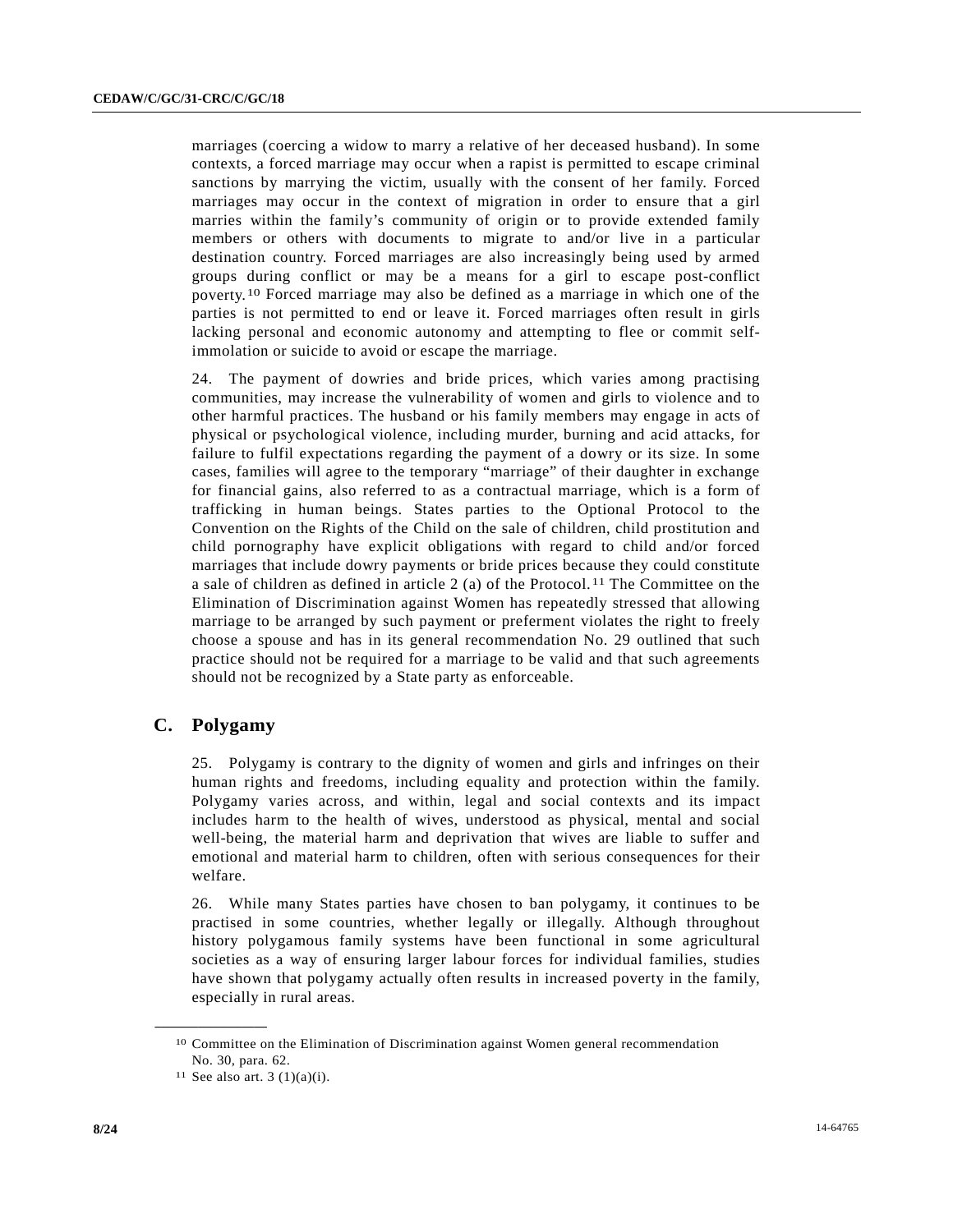27. Both women and girls find themselves in polygamous unions, with evidence showing that girls are much more likely to be married or betrothed to much older men, increasing the risk of violence and violations of their rights. The coexistence of statutory laws with religious, personal status and traditional customary laws and practices often contributes to the persistence of the practice. In some States parties, however, polygamy is authorized by civil law. Constitutional and other provisions that protect the right to culture and religion have also at times been used to justify laws and practices that allow for polygamous unions.

28. States parties to the Convention on the Elimination of All Forms of Discrimination against Women have explicit obligations to discourage and prohibit polygamy because it is contrary to the Convention.[12](#page-7-1) The Committee on the Elimination of Discrimination against Women also contends that polygamy has significant ramifications for the economic well-being of women and their children.[13](#page-8-0)

### **D. Crimes committed in the name of so-called honour**

29. Crimes committed in the name of so-called honour are acts of violence that are disproportionately, although not exclusively, committed against girls and women because family members consider that some suspected, perceived or actual behaviour will bring dishonour to the family or community. Such forms of behaviour include entering into sexual relations before marriage, refusing to agree to an arranged marriage, entering into a marriage without parental consent, committing adultery, seeking divorce, dressing in a way that is viewed as unacceptable to the community, working outside the home or generally failing to conform to stereotyped gender roles. Crimes in the name of so-called honour may also be committed against girls and women because they have been victims of sexual violence.

30. Such crimes include murder and are frequently committed by a spouse, female or male relative or a member of the victim's community. Rather than being viewed as criminal acts against women, crimes committed in the name of so-called honour are often sanctioned by the community as a means of preserving and/or restoring the integrity of its cultural, traditional, customary or religious norms following alleged transgressions. In some contexts, national legislation or its practical application, or the absence thereof, allows for the defence of honour to be presented as an exculpatory or a mitigating circumstance for perpetrators of such crimes, resulting in reduced sanctions or impunity. In addition, prosecution of cases may be impeded by unwillingness on the part of individuals with knowledge of the case to provide corroborating evidence.

<span id="page-8-1"></span><sup>&</sup>lt;sup>12</sup> Committee on the Elimination of Discrimination against Women general recommendations Nos. 21, 28 and 29.

<span id="page-8-0"></span><sup>13</sup> Committee on the Elimination of Discrimination against Women general recommendation No. 29, para. 27.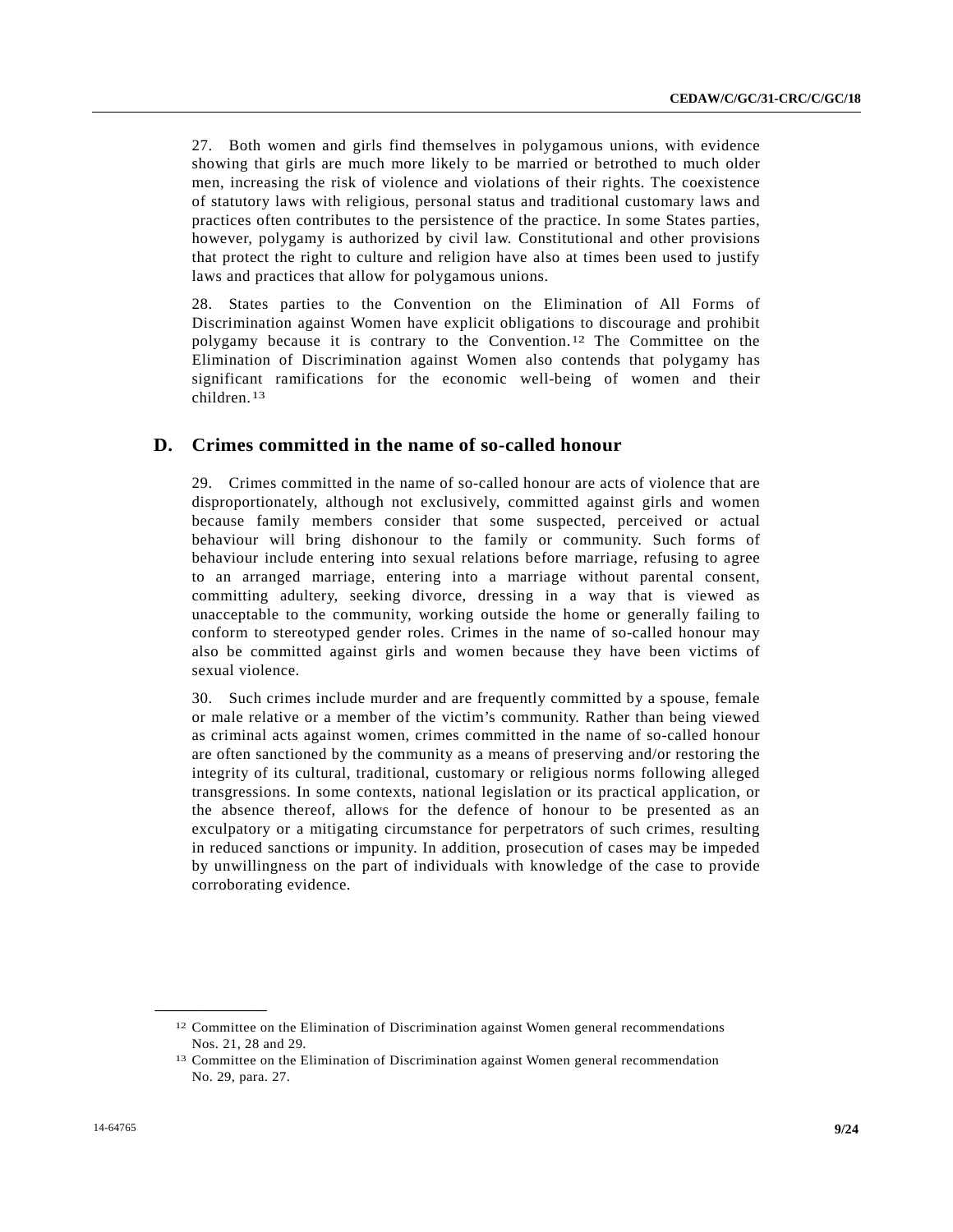## **VII. Holistic framework for addressing harmful practices**

31. Both Conventions contain specific references to the elimination of harmful practices. States parties to the Convention on the Elimination of All Forms of Discrimination against Women are obliged to plan and adopt appropriate legislation, policies and measures and ensure that their implementation responds effectively to specific obstacles, barriers and resistance to the elimination of discrimination that give rise to harmful practices and violence against women (arts. 2 and 3). States parties must, however, be able to demonstrate the direct relevance and appropriateness of the measures that have been taken, ensuring first and foremost that the human rights of women are not violated, and demonstrate whether such measures will achieve the desired effect and result. Furthermore, the obligation of States parties to pursue such targeted policies is of an immediate nature and States parties cannot justify any delay on any grounds, including cultural and religious grounds. States parties are also obliged to take all appropriate measures, including temporary special measures (art. 4  $(1)$ )<sup>[14](#page-8-1)</sup> to modify the social and cultural patterns of conduct of men and women, with a view to achieving the elimination of prejudices and customary and all other practices that are based on the idea of the inferiority or the superiority of either sexes or on stereotyped roles for men and women (art. 5 (a)) and to ensure that the betrothal and the marriage of a child will have no legal effect (art. 16 (2)).

32. The Convention on the Rights of the Child, on the other hand, obliges States parties to take all effective and appropriate measures with a view to abolishing traditional practices prejudicial to the health of children (art. 24 (3)). In addition, it provides for the right of the child to be protected from all forms of violence, including physical, sexual or psychological violence (art. 19) and requires States parties to ensure that no child is subjected to torture or other cruel, inhuman or degrading treatment or punishment (art. 37 (a)). It applies the four general principles of the Convention to the issue of harmful practices, namely protection from discrimination (art. 2), ensuring the best interests of the child (art. 3 (1)),  $15$ upholding the right to life, survival and development (art. 6) and the right of the child to be heard (art. 12).

33. In both instances, the effective prevention and elimination of harmful practices require the establishment of a well-defined, rights-based and locally relevant holistic strategy that includes supportive legal and policy measures, including social measures that are combined with commensurate political commitment and accountability at all levels. The obligations outlined in the Conventions provide the basis for the development of a holistic strategy to eliminate harmful practices, the elements of which are set out herein.

34. Such a holistic strategy must be mainstreamed and coordinated both vertically and horizontally and integrated into national efforts to prevent and address all forms of harmful practices. Horizontal coordination requires organization across sectors, including education, health, justice, social welfare, law enforcement, immigration and asylum and communications and media. Similarly, vertical coordination

<span id="page-9-0"></span><sup>14</sup> Committee on the Elimination of Discrimination against Women general recommendation No. 25, para. 38.

<sup>15</sup> Committee on the Rights of the Child general comment No. 14 on the right of the child to have his or her best interests taken as a primary consideration.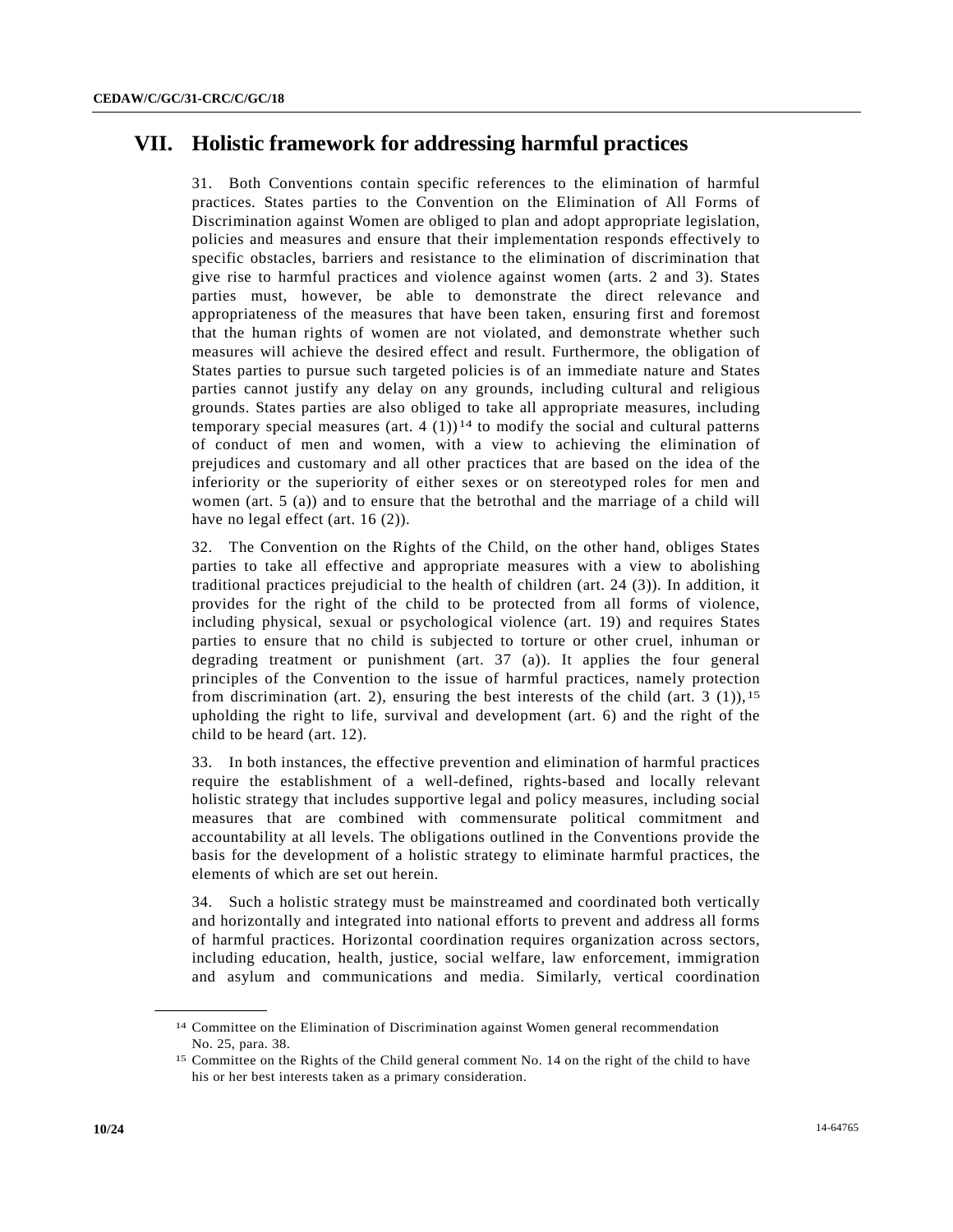requires organization between actors at the local, regional and national levels and with traditional and religious authorities. To facilitate the process, consideration should be given to delegating responsibility for the work to an existing or specifically established high-level entity, in cooperation with all relevant stakeholders.

35. The implementation of any holistic strategy necessarily requires the provision of adequate organizational, human, technical and financial resources that are supplemented with appropriate measures and tools, such as regulations, policies, plans and budgets. In addition, States parties are obliged to ensure that an independent monitoring mechanism is in place to track progress in protecting women and children from harmful practices and in realizing their rights.

36. Strategies aimed at eliminating harmful practices also need to involve a wide range of other stakeholders, including national independent human rights institutions, health, education and law enforcement professionals, members of civil society and those who engage in the practices.

### **A. Data collection and monitoring**

37. The regular and comprehensive collection, analysis, dissemination and use of quantitative and qualitative data are crucial to ensuring effective policies, developing appropriate strategies and formulating actions, as well as evaluating impacts, monitoring progress achieved towards the elimination of harmful practices and identifying re-emerging and emerging harmful practices. The availability of data allows for the examination of trends and enables the establishment of the relevant connections between policies and effective programme implementation by State and non-State actors and the corresponding changes in attitudes, forms of behaviour, practices and prevalence rates. Data disaggregated by sex, age, geographical location, socioeconomic status, education level and other key factors are central to the identification of high-risk and disadvantaged groups of women and children, which will guide policy formulation and action to address harmful practices.

38. Such recognition notwithstanding, disaggregated data on harmful practices remain limited and are seldom comparable by country and over time, resulting in limited understanding of the extent and evolution of the problem and identification of adequately tailored and targeted measures.

#### 39. **The Committees recommend that the States parties to the Conventions:**

(a) **Accord priority to the regular collection, analysis, dissemination and use of quantitative and qualitative data on harmful practices disaggregated by sex, age, geographical location, socioeconomic status, education level and other key factors and ensure that such activities are adequately resourced. Regular data collection systems should be established and/or maintained in the healthcare and social services, education and judicial and law enforcement sectors on protection-related issues;** 

(b) **Collect data through the use of national demographic and indicator surveys and censuses, which may be supplemented by data from nationally representative household surveys. Qualitative research should be conducted through focus group discussions, in-depth key informant interviews with a wide**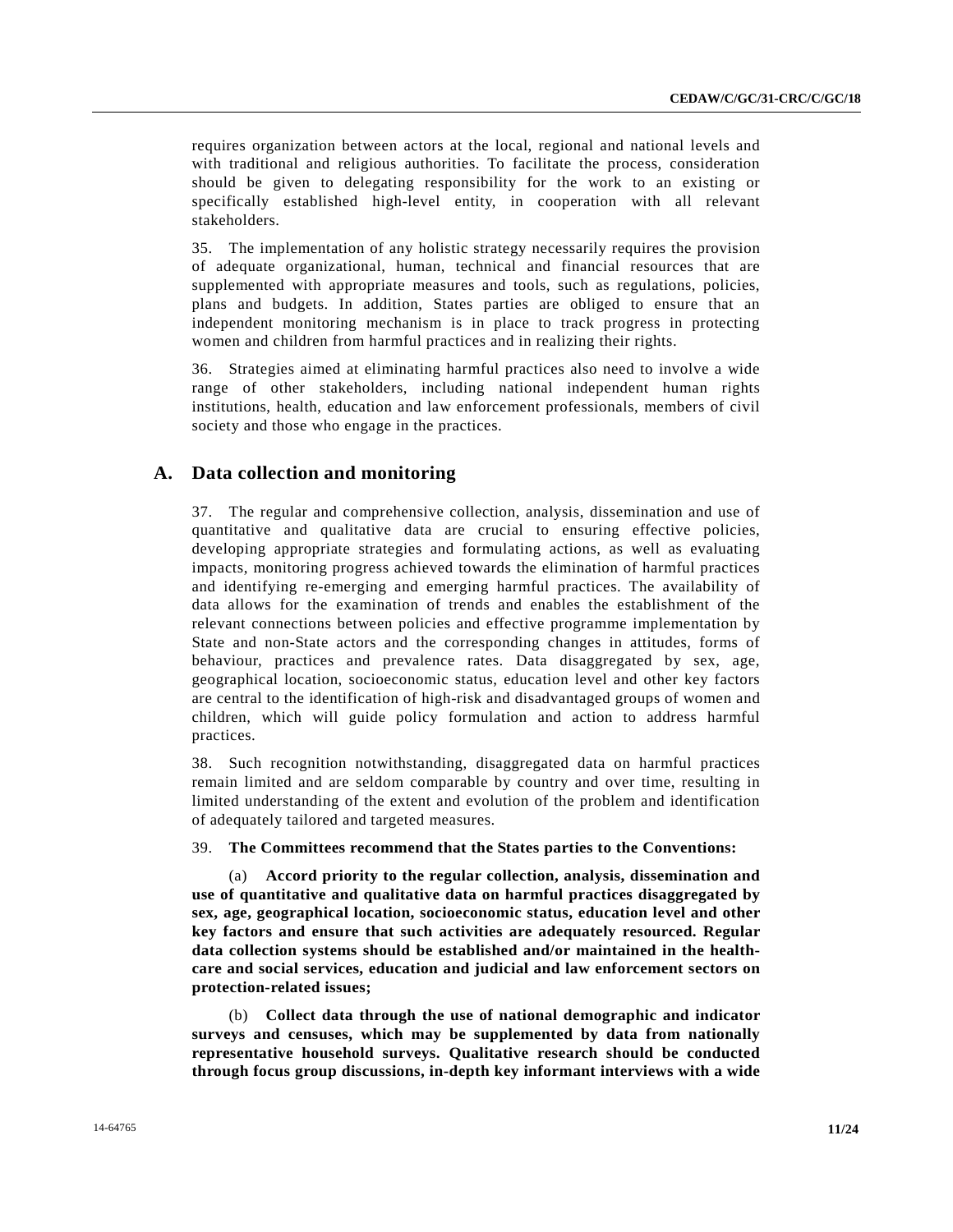**variety of stakeholders, structured observations, social mapping and other appropriate methodologies.**

### **B. Legislation and its enforcement**

40. A key element of any holistic strategy is the development, enactment, implementation and monitoring of relevant legislation. Each State party is under the obligation[16](#page-9-0) to send a clear message of condemnation of harmful practices, provide legal protection for victims, enable State and non-State actors to protect women and children at risk, provide appropriate responses and care and ensure the availability of redress and an end to impunity.

41. The enactment of legislation alone is, however, insufficient to combat harmful practices effectively. In accordance with the requirements of due diligence, legislation must therefore be supplemented with a comprehensive set of measures to facilitate its implementation, enforcement and follow-up and monitoring and evaluation of the results achieved.

42. Contrary to their obligations under both Conventions, many States parties maintain legal provisions that justify, allow or lead to harmful practices, such as legislation that allows for child marriage, provides the defence of so-called honour as an exculpatory or mitigating factor for crimes committed against girls and women or enables a perpetrator of rape and/or other sexual crimes to avoid sanctions by marrying the victim.

43. In States parties with plural legal systems, even where laws explicitly prohibit harmful practices, prohibition may not be enforced effectively because the existence of customary, traditional or religious laws may actually support those practices.

44. Prejudices and weak capacity to address the rights of women and children among judges in customary and religious courts or traditional adjudication mechanisms and the belief that matters falling within the purview of such customary systems should not be subjected to any review or scrutiny by the State or other judicial bodies deny or limit the access to justice of victims of harmful practices.

45. The full and inclusive participation of relevant stakeholders in the drafting of legislation against harmful practices can ensure that the primary concerns relating to the practices are accurately identified and addressed. Engaging with and soliciting input from practising communities, other relevant stakeholders and members of civil society is central to this process. Care should be taken, however, to ensure that prevailing attitudes and social norms that support harmful practices do not weaken efforts to enact and enforce legislation.

46. Many States parties have taken steps to decentralize government power through devolution and delegation, but this should not reduce or negate the obligation to enact legislation that prohibits harmful practices and is applicable throughout their jurisdiction. Safeguards must be put in place to ensure that decentralization or devolution does not lead to discrimination with regard to protection of women and children against harmful practices in different regions and cultural zones. Devolved authorities need to be equipped with the human, financial,

<sup>16</sup> See Convention on the Elimination of All Forms of Discrimination against Women, arts. 2 (a)-(c), 2 (f) and 5, and Committee on the Rights of the Child general comment No. 13.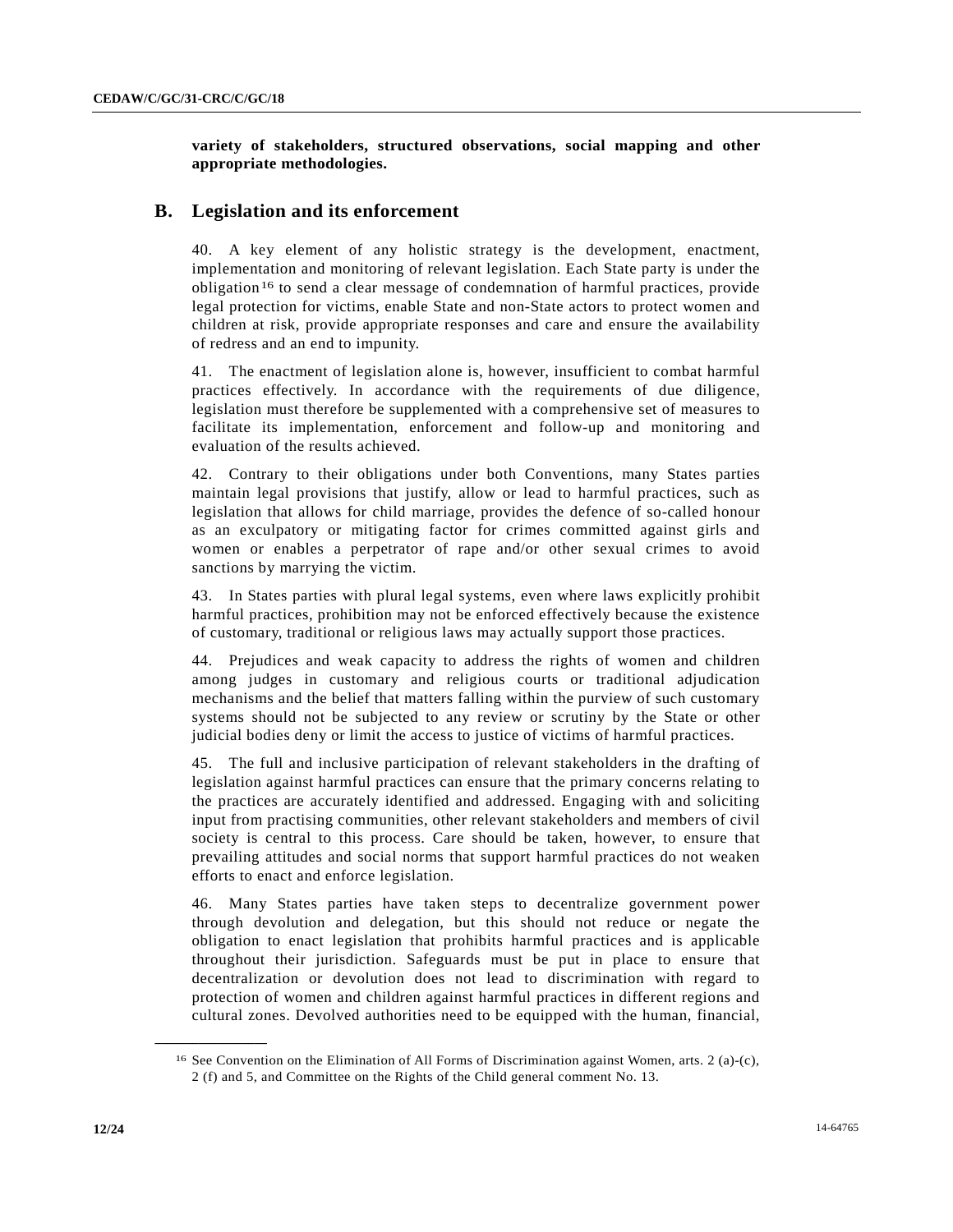technical and other resources necessary to effectively enforce legislation that aims to eliminate harmful practices.

47. Cultural groups engaged in harmful practices may contribute to spreading such practices across national boundaries. Where this occurs, appropriate measures are needed to contain the spread.

48. National human rights institutions have a key role to play in promoting and protecting human rights, including the right of individuals to be free from harmful practices, and enhancing public awareness of those rights.

49. Individuals providing services for women and children, especially medical personnel and teachers, are uniquely placed to identify actual or potential victims of harmful practices. They are, however, often bound by rules of confidentiality that may conflict with their obligation to report the actual occurrence of a harmful practice or the potential for it to occur. This must be overcome with specific regulations that make it mandatory for them to report such incidents.

50. Where medical professionals or government employees or civil servants are involved or complicit in carrying out harmful practices, their status and responsibility, including to report, should be seen as an aggravating circumstance in the determination of criminal sanctions or administrative sanctions such as loss of a professional licence or termination of contract, which should be preceded by the issuance of warnings. Systematic training for relevant professionals is considered to be an effective preventive measure in this regard.

51. Although criminal law sanctions must be consistently enforced in ways that contribute to the prevention and elimination of harmful practices, States parties must also take into account the potential threats to and negative impact on victims, including acts of retaliation.

52. Monetary compensation may not be feasible in areas of high prevalence. In all instances, however, women and children affected by harmful practices should have access to legal remedies, victim support and rehabilitation services and social and economic opportunities.

53. The best interests of the child and the protection of the rights of girls and women should always be taken into consideration and the necessary conditions must be in place to enable them to express their point of view and ensure that their opinions are given due weight. Careful consideration should also be given to the potential short-term and long-term impact on children or women of the dissolution of child and/or forced marriages and the return of dowry payments and bride prices.

54. States parties, and in particular immigration and asylum officials, should be aware that women and girls may be fleeing their country of origin to avoid undergoing a harmful practice. Those officials should receive appropriate cultural, legal and gender-sensitive training on what steps need to be taken for the protection of such women and girls.

55. **The Committees recommend that the States parties to the Conventions adopt or amend legislation with a view to effectively addressing and eliminating harmful practices. In doing so, they should ensure:**

(a) **That the process of drafting legislation is fully inclusive and participatory. For that purpose, they should conduct targeted advocacy and**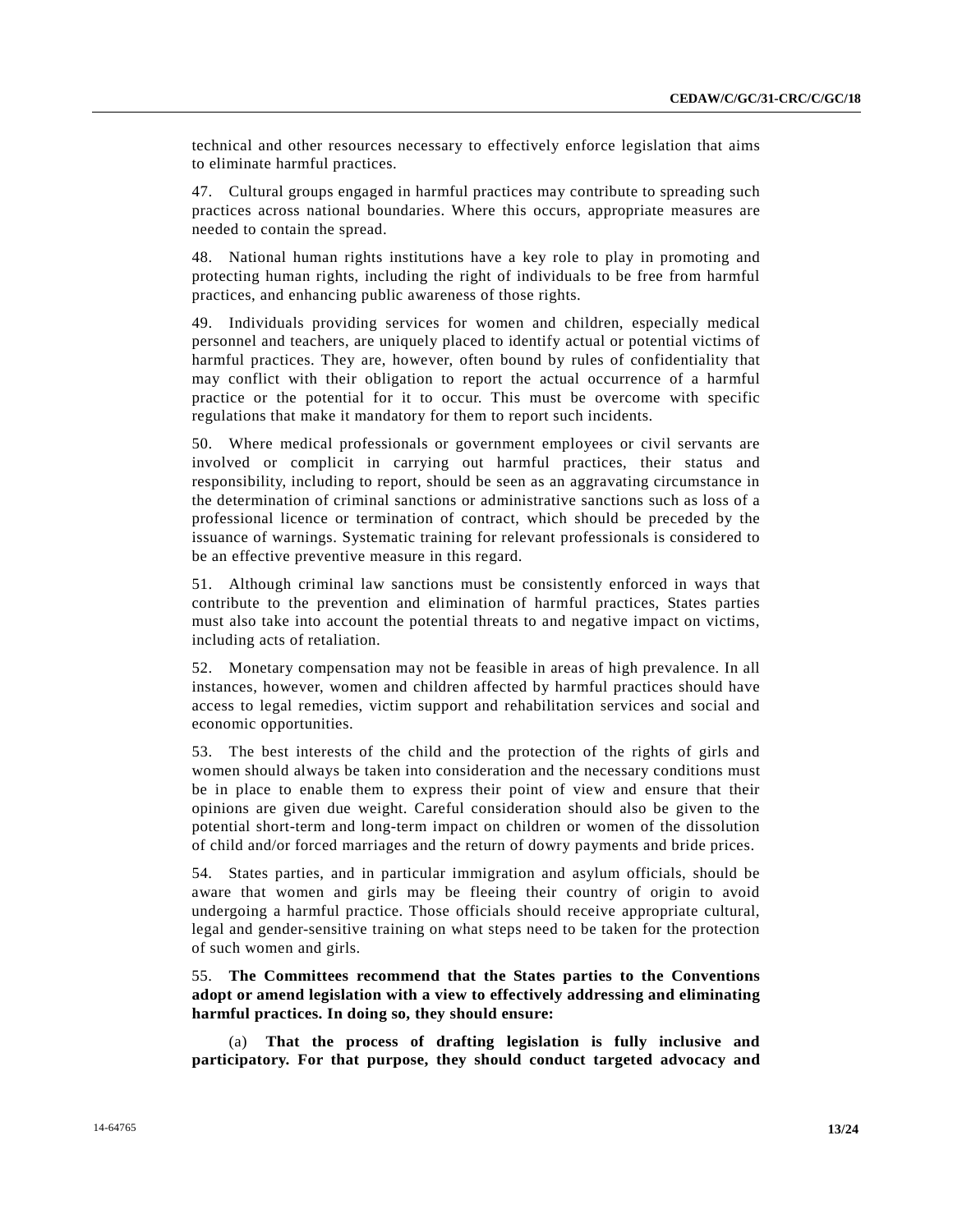**awareness-raising and use social mobilization measures to generate broad public knowledge of and support for the drafting, adoption, dissemination and implementation of the legislation;**

(b) **That the legislation is in full compliance with the relevant obligations outlined in the Convention on the Elimination of All Forms of Discrimination against Women and the Convention on the Rights of the Child and other international human rights standards that prohibit harmful practices and that it takes precedence over customary, traditional or religious laws that allow, condone or prescribe any harmful practice, especially in countries with plural legal systems;**

(c) **That they repeal without further delay all legislation that condones, allows or leads to harmful practices, including traditional, customary or religious laws and any legislation that accepts the defence of honour as a defence or mitigating factor in the commission of crimes in the name of so-called honour;**

(d) **That the legislation is consistent and comprehensive and provides detailed guidance on prevention, protection, support and follow-up services and assistance for victims, including towards their physical and psychological recovery and social reintegration, and is complemented by adequate civil and/or administrative legislative provisions;**

(e) **That the legislation adequately addresses, including by providing the basis for the adoption of temporary special measures, the root causes of harmful practices, including discrimination on the basis of sex, gender, age and other intersecting factors, focuses on the human rights and needs of the victims and fully takes into account the best interests of children and women;** 

(f) **That a minimum legal age of marriage for girls and boys, with or without parental consent, is established at 18 years. When a marriage at an earlier age is allowed in exceptional circumstances, the absolute minimum age must not be below 16 years, the grounds for obtaining permission must be legitimate and strictly defined by law and the marriage must be permitted only by a court of law upon the full, free and informed consent of the child or both children, who must appear in person before the court;** 

(g) **That a legal requirement of marriage registration is established and effective implementation is provided through awareness-raising, education and the existence of adequate infrastructure to make registration accessible to all persons within their jurisdiction;**

(h) **That a national system of compulsory, accessible and free birth registration is established in order to effectively prevent harmful practices, including child marriage;**

(i) **That national human rights institutions are mandated to consider individual complaints and petitions and carry out investigations, including those submitted on behalf of or directly by women and children, in a confidential, gender-sensitive and child-friendly manner;**

(j) **That it is made mandatory by law for professionals and institutions working for and with children and women to report actual incidents or the risk of such incidents if they have reasonable grounds to believe that a harmful**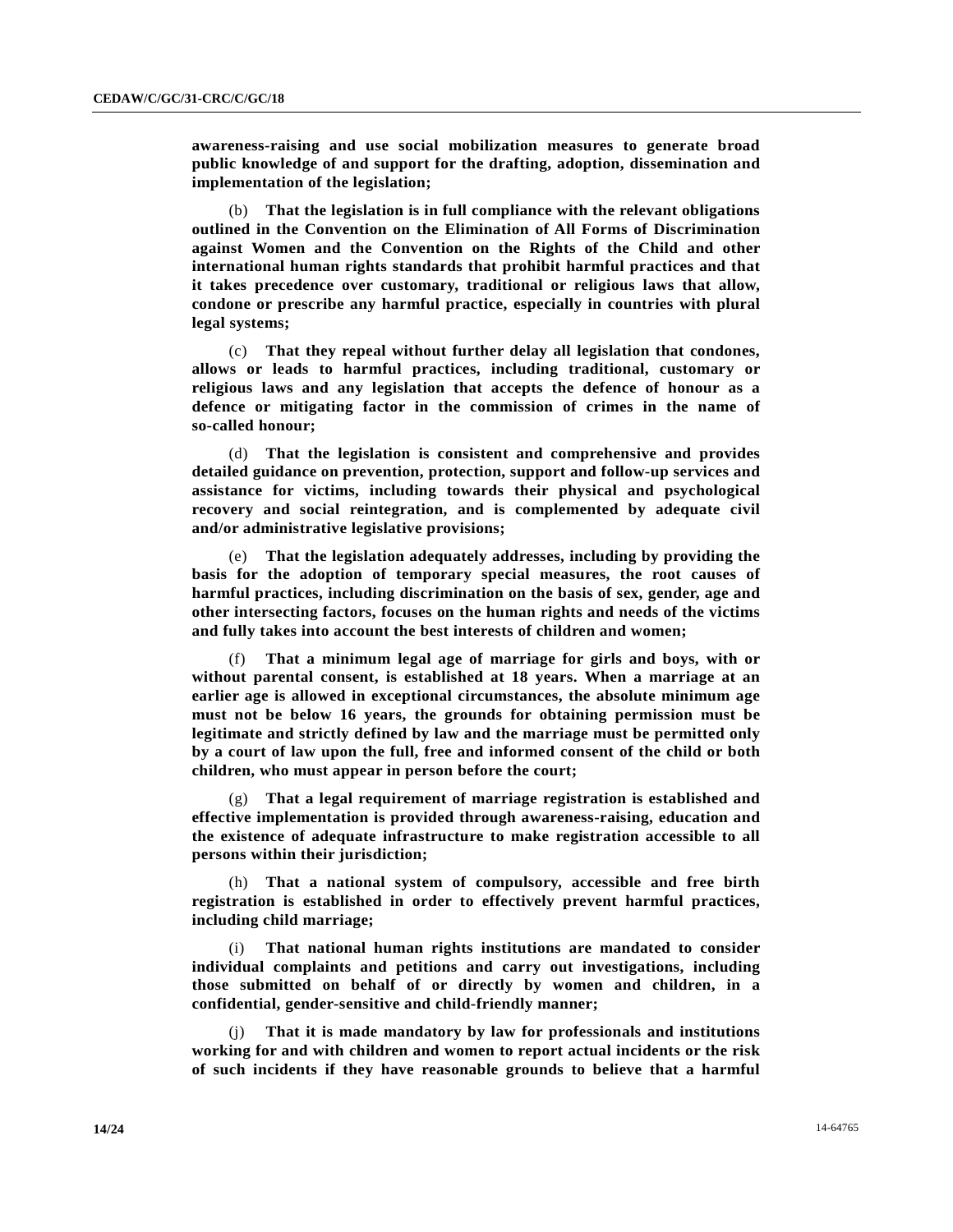**practice has occurred or may occur. Mandatory reporting responsibilities should ensure the protection of the privacy and confidentiality of those who report;** 

(k) **That all initiatives to draft and amend criminal laws must be coupled with protection measures and services for victims and those who are at risk of being subjected to harmful practices;**

(l) **That legislation establishes jurisdiction over offences of harmful practices that applies to nationals of the State party and habitual residents even when they are committed in a State in which they are not criminalized;**

(m) **That legislation and policies relating to immigration and asylum recognize the risk of being subjected to harmful practices or being persecuted as a result of such practices as a ground for granting asylum. Consideration should also be given, on a case-by-case basis, to providing protection to a relative who may be accompanying the girl or woman;**

(n) **That the legislation includes provisions on regular evaluation and monitoring, including in relation to implementation, enforcement and follow-up;**

(o) **That women and children subjected to harmful practices have equal access to justice, including by addressing legal and practical barriers to initiating legal proceedings, such as the limitation period, and that the perpetrators and those who aid or condone such practices are held accountable;**

(p) **That the legislation includes mandatory restraining or protection orders to safeguard those at risk of harmful practices and provides for their safety and measures to protect victims from retribution;**

(q) **That victims of violations have equal access to legal remedies and appropriate reparations in practice.**

#### **C. Prevention of harmful practices**

56. One of the first steps in combating harmful practices is through prevention. Both Committees have underlined that prevention can be best achieved through a rights-based approach to changing social and cultural norms, empowering women and girls, building the capacity of all relevant professionals who are in regular contact with victims, potential victims and perpetrators of harmful practices at all levels and raising awareness of the causes and consequences of harmful practices, including through dialogue with relevant stakeholders.

### **1. Establishing rights-based social and cultural norms**

57. A social norm is a contributing factor to and social determinant of certain practices in a community that may be positive and strengthen its identity and cohesion or may be negative and potentially lead to harm. It is also a social rule of behaviour that members of a community are expected to observe. This creates and sustains a collective sense of social obligation and expectation that conditions the behaviour of individual community members, even if they are not personally in agreement with the practice. For example, where female genital mutilation is the social norm, parents are motivated to agree to its being performed on their daughters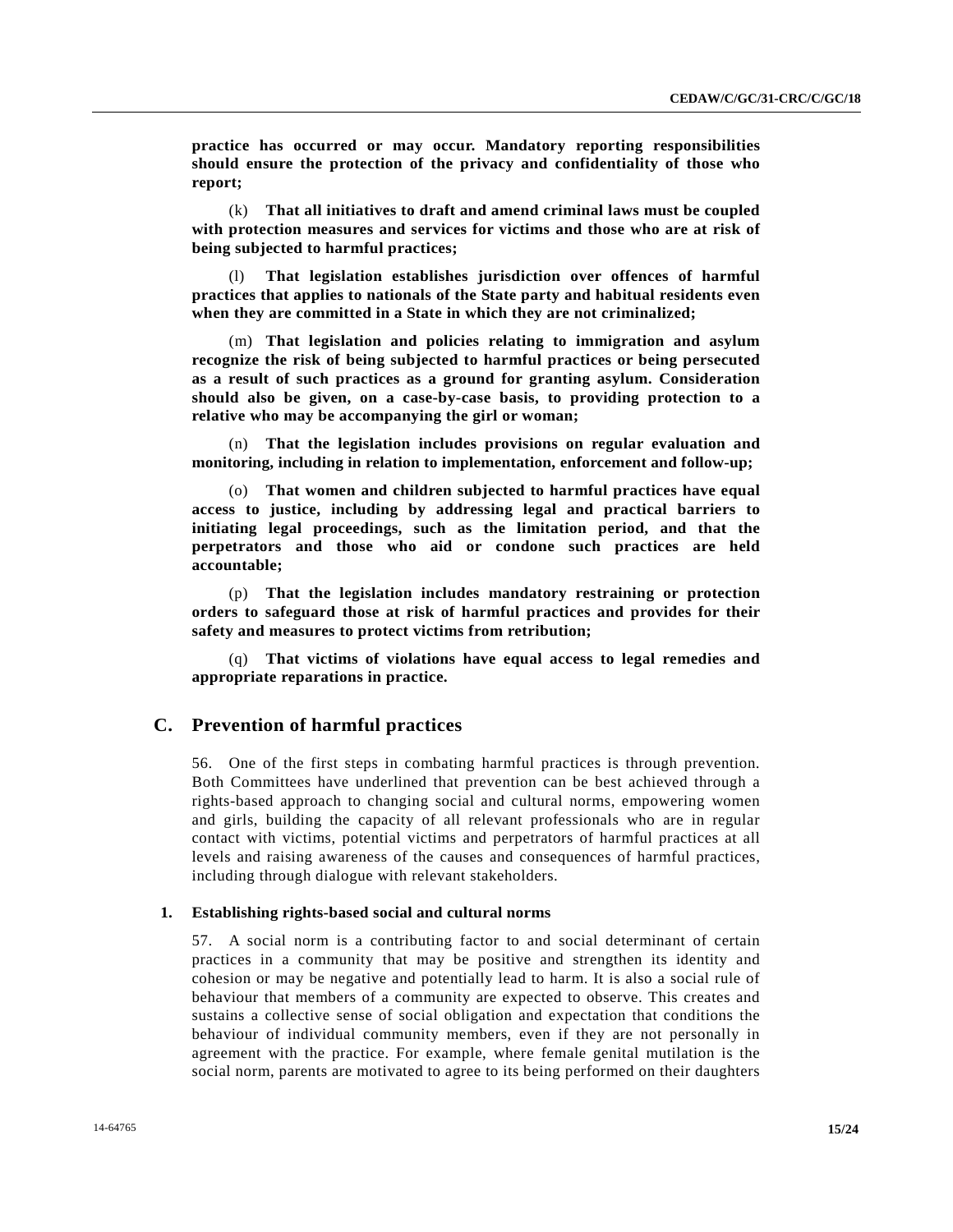because they see other parents doing so and believe that others expect them to do the same. The norm or practice is often perpetuated by other women in community networks who have already undergone the procedure and exert additional pressure on younger women to conform to the practice or risk ostracism, being shunned and stigmatization. Such marginalization may include the loss of important economic and social support and social mobility. Conversely, if individuals conform to the social norm, they expect to be rewarded, for example through inclusion and praise. Changing social norms that underlie and justify harmful practices requires that such expectations be challenged and modified.

58. Social norms are interconnected, meaning that harmful practices cannot be addressed in isolation, but within a broader context based on a comprehensive understanding of how the practices are linked to other cultural and social norms and other practices. This indicates the need to adopt a rights-based approach that is founded on recognition that rights are indivisible and interdependent.

59. An underlying challenge that must be confronted is the fact that harmful practices may be perceived as having beneficial effects for the victim and members of their family and community. Consequently, there are significant limitations to any approach that targets only individual behavioural change. Instead, there is a need for a broad-based and holistic collective or community-based approach. Culturally sensitive interventions that reinforce human rights and enable practising communities to collectively explore and agree upon alternative ways to fulfil their values and honour or celebrate traditions without causing harm and violating the human rights of women and children can lead to the sustainable and large-scale elimination of the harmful practices and the collective adoption of new social rules. Public manifestations of a collective commitment to alternative practices can help to reinforce their long-term sustainability. In this regard, the active involvement of community leaders is crucial.

60. **The Committees recommend that the States parties to the Conventions ensure that any efforts undertaken to tackle harmful practices and to challenge and change underlying social norms are holistic, community based and founded on a rights-based approach that includes the active participation of all relevant stakeholders, especially women and girls.**

#### **2. Empowerment of women and girls**

61. States parties have an obligation to challenge and change patriarchal ideologies and structures that constrain women and girls from fully exercising their human rights and freedoms. For girls and women to overcome the social exclusion and poverty that many experience, which increase their vulnerability to exploitation, harmful practices and other forms of gender-based violence, they need to be equipped with the skills and competencies necessary to assert their rights, including to make autonomous and informed decisions and choices about their own lives. In this context, education is an important tool for empowering women and girls to claim their rights.

62. There is a clear correlation between the low educational attainment of girls and women and the prevalence of harmful practices. States parties to the Conventions have obligations to ensure the universal right to high-quality education and to create an enabling environment that allows girls and women to become agents of change (Convention on the Rights of the Child, arts. 28-29; Convention on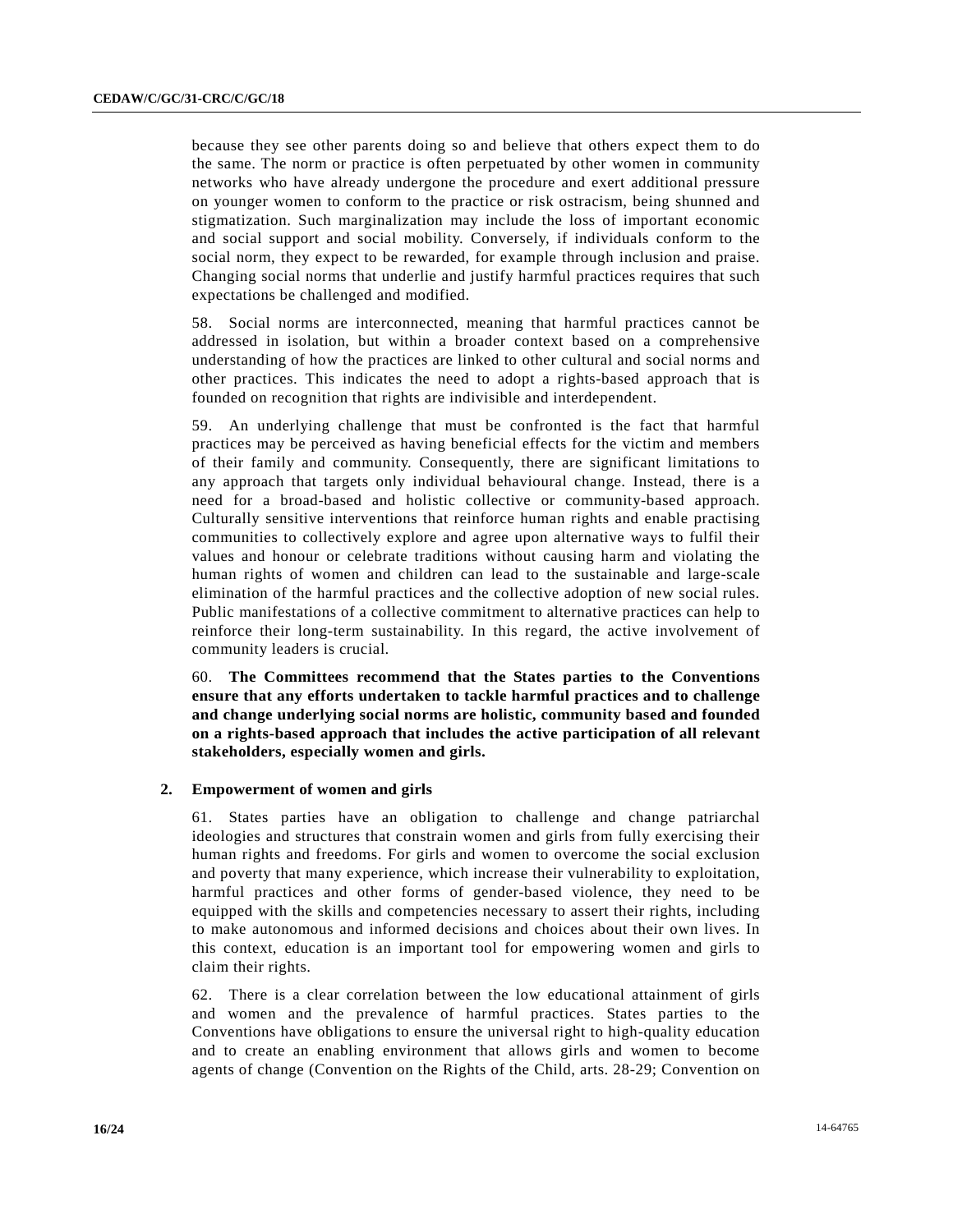the Elimination of All Forms of Discrimination against Women, art. 10). This entails providing universal, free and compulsory primary school enrolment and ensuring regular attendance, discouraging dropping out, eliminating existing gender disparities and supporting access for the most marginalized girls, including those living in remote and rural communities. In implementing the obligations, consideration should be given to making schools and their surroundings safe, friendly to girls and conducive to their optimal performance.

63. The completion of primary and secondary education provides girls with shortterm and long-term benefits by contributing to the prevention of child marriage and adolescent pregnancy and lower rates of infant and maternal mortality and morbidity, preparing women and girls to better claim their right to freedom from violence and increasing their opportunities for effective participation in all spheres of life. The Committees have consistently encouraged States parties to take measures to boost enrolment and retention in secondary education, including by ensuring that pupils complete primary school, abolishing school fees for both primary and secondary education, promoting equitable access to secondary education, including technical-vocational educational opportunities and giving consideration to making secondary education compulsory. The right of adolescent girls to continue their studies, during and after pregnancy, can be guaranteed through non-discriminatory return policies.

64. For out-of-school girls, non-formal education is often their only route to learning and should provide basic education and instruction in life skills. It is an alternative to formal schooling for those who did not complete primary or secondary school and may also be made available through radio programmes and other media, including digital media.

65. Women and girls are enabled to build their economic assets through training in livelihood and entrepreneurship skills and benefit from programmes that offer an economic incentive to postpone marriage until 18 years of age, such as scholarships, microcredit programmes or savings schemes (Convention on the Elimination of All Forms of Discrimination against Women, arts. 11 and 13; Convention on the Rights of the Child, art. 28). Complementary awareness-raising programmes are essential to communicating the right of women to work outside the home and challenging taboos about women and work.

66. Another means of encouraging the empowerment of women and girls is by building their social assets. This can be facilitated through the creation of safe spaces where girls and women can connect with peers, mentors, teachers and community leaders and express themselves, speak out, articulate their aspirations and concerns and participate in decisions affecting their lives. This can help them to develop self-esteem and self-efficacy, communication, negotiation and problemsolving skills and awareness of their rights and can be particularly important for migrant girls. Given that men have traditionally held positions of power and influence at all levels, their engagement is crucial to ensuring that children and women have the support and committed engagement of their families, communities, civil society and policymakers.

67. Childhood, and early adolescence at the latest, are entry points for assisting both girls and boys and supporting them to change gender-based attitudes and adopt more positive roles and forms of behaviour in the home, at school and in wider society. This means facilitating discussions with them on social norms, attitudes and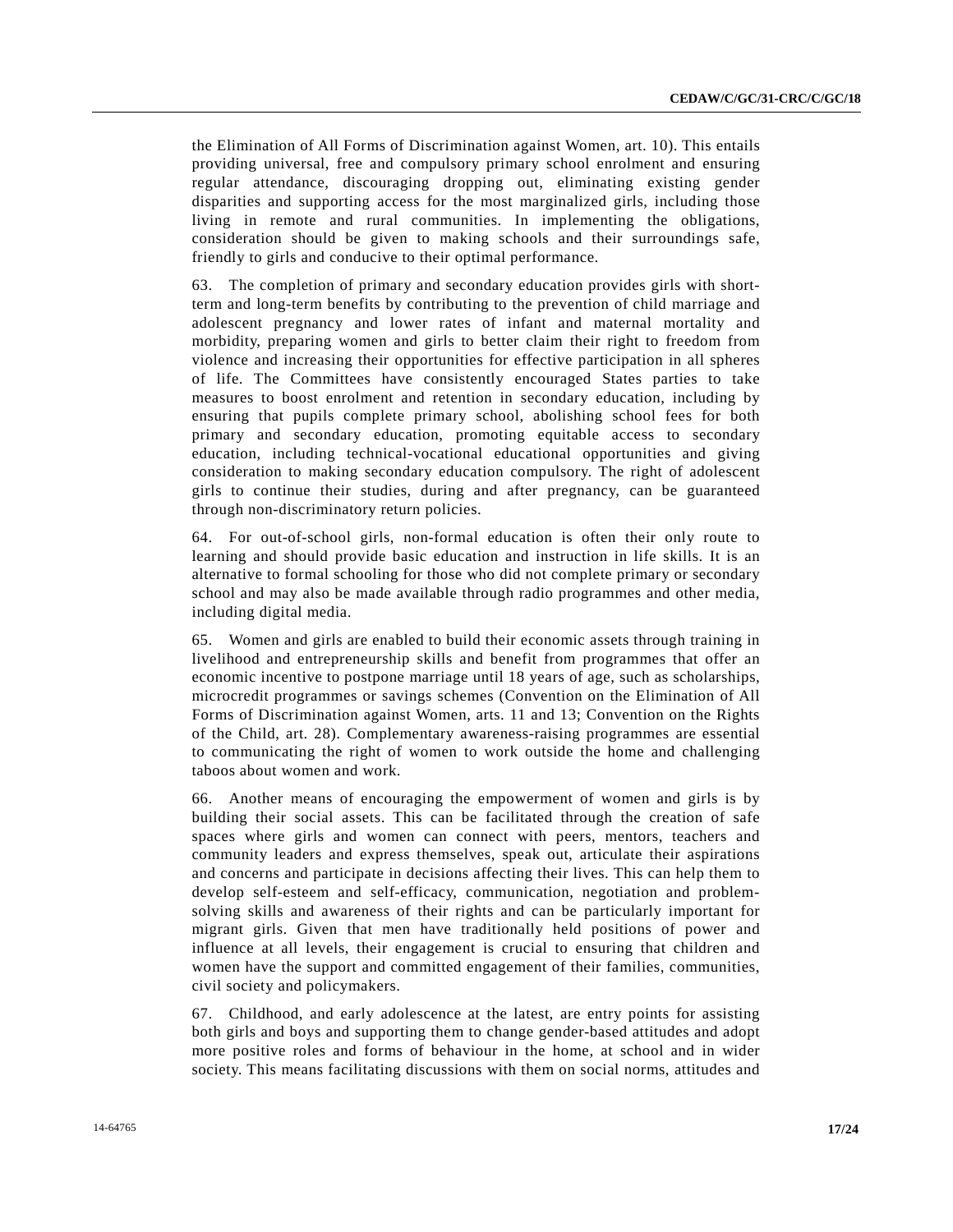expectations that are associated with traditional femininity and masculinity and sexand gender-linked stereotypical roles and working in partnership with them to support personal and social change aimed at eliminating gender inequality and promoting the importance of valuing education, especially girls' education, in the effort to eliminate harmful practices that specifically affect pre-adolescent and adolescent girls.

68. Women and adolescent girls who have been, or are at risk of being, subjected to harmful practices face significant risks to their sexual and reproductive health, in particular in a context where they already encounter barriers to decision-making on such issues arising from lack of adequate information and services, including adolescent-friendly services. Special attention is therefore needed to ensure that women and adolescents have access to accurate information about sexual and reproductive health and rights and on the impacts of harmful practices, as well as access to adequate and confidential services. Age-appropriate education, which includes science-based information on sexual and reproductive health, contributes to empowering girls and women to make informed decisions and claim their rights. To this end, health-care providers and teachers with adequate knowledge, understanding and skills play a crucial role in conveying the information, preventing harmful practices and identifying and assisting women and girls who are victims of or might be at risk of being subjected to them.

69. **The Committees recommend that the States parties to the Conventions:** 

(a) **Provide universal, free and compulsory primary education that is girl friendly, including in remote and rural areas, consider making secondary education mandatory while also providing economic incentives for pregnant girls and adolescent mothers to complete secondary school and establish nondiscriminatory return policies;**

(b) **Provide girls and women with educational and economic opportunities in a safe and enabling environment where they can develop their self-esteem, awareness of their rights and communication, negotiation and problem-solving skills;**

(c) **Include in the educational curriculum information on human rights, including those of women and children, gender equality and self-awareness and contribute to eliminating gender stereotypes and fostering an environment of non-discrimination;**

(d) **Ensure that schools provide age-appropriate information on sexual and reproductive health and rights, including in relation to gender relations and responsible sexual behaviour, HIV prevention, nutrition and protection from violence and harmful practices;**

(e) **Ensure access to non-formal education programmes for girls who have dropped out of regular schooling, or who have never enrolled and are illiterate, and monitor the quality of those programmes;**

(f) **Engage men and boys in creating an enabling environment that supports the empowerment of women and girls.**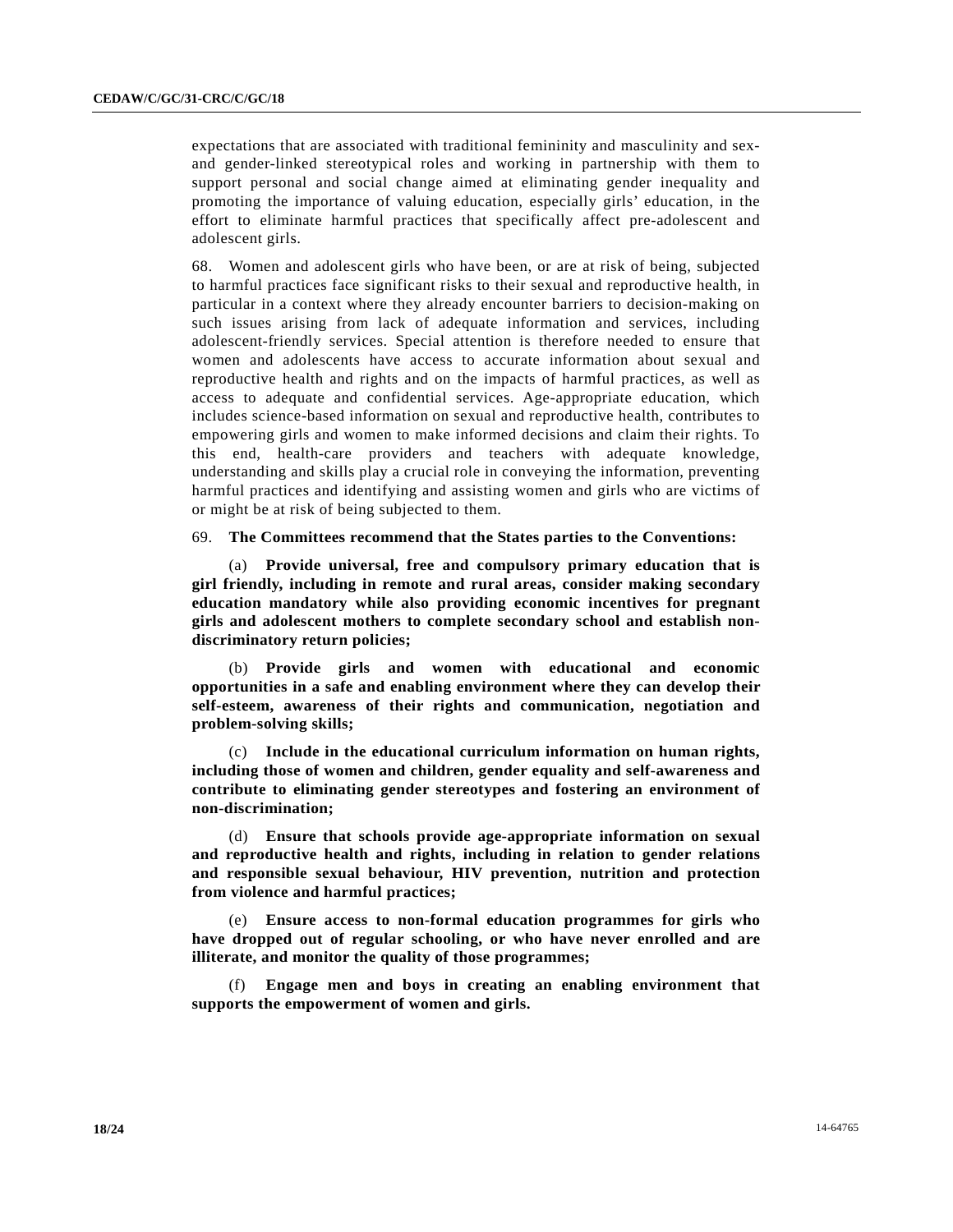#### **3. Capacity development at all levels**

70. One of the primary challenges in the elimination of harmful practices relates to the lack of awareness or capacity of relevant professionals, including front-line professionals, to adequately understand, identify and respond to incidents or the risks of harmful practices. A comprehensive, holistic and effective approach to capacity-building should aim to engage influential leaders, such as traditional and religious leaders, and as many relevant professional groups as possible, including health, education and social workers, asylum and immigration authorities, the police, public prosecutors, judges and politicians at all levels. They need to be provided with accurate information about the practice and applicable human rights norms and standards with a view to promoting a change in the attitudes and forms of behaviour of their group and the wider community.

71. Where alternative dispute resolution mechanisms or traditional justice systems are in place, training on human rights and harmful practices should be provided to those responsible for their management. Furthermore, police officers, public prosecutors, judges and other law enforcement officials need training on the implementation of new or existing legislation criminalizing harmful practices to ensure that they are aware of the rights of women and children and are sensitive to the vulnerable status of victims.

72. In States parties in which the prevalence of harmful practices is primarily limited to immigrant communities, health-care providers, teachers and childcare professionals, social workers, police officers, migration officials and the justice sector must be sensitized and trained in how to identify girls and women who have been, or are at risk of being, subjected to harmful practices and which steps can and should be taken to protect them.

#### 73. **The Committees recommend that the States parties to the Conventions:**

(a) **Provide all relevant front-line professionals with information on harmful practices and applicable human rights norms and standards and ensure that they are adequately trained to prevent, identify and respond to incidents of harmful practices, including mitigating negative effects for victims and helping them to gain access to remedies and appropriate services;**

(b) **Provide training to individuals involved in alternative dispute resolution and traditional justice systems to appropriately apply key human rights principles, especially the best interests of the child and the participation of children in administrative and judicial proceedings;**

(c) **Provide training to all law enforcement personnel, including the judiciary, on new and existing legislation prohibiting harmful practices and ensure that they are aware of the rights of women and children and of their role in prosecuting perpetrators and protecting victims of harmful practices;** 

(d) **Conduct specialized awareness and training programmes for healthcare providers working with immigrant communities to address the unique health-care needs of children and women who have undergone female genital mutilation or other harmful practices and provide specialized training also for professionals within child welfare services and services focused on the rights of women and the education and police and justice sectors, politicians and media personnel working with migrant girls and women.**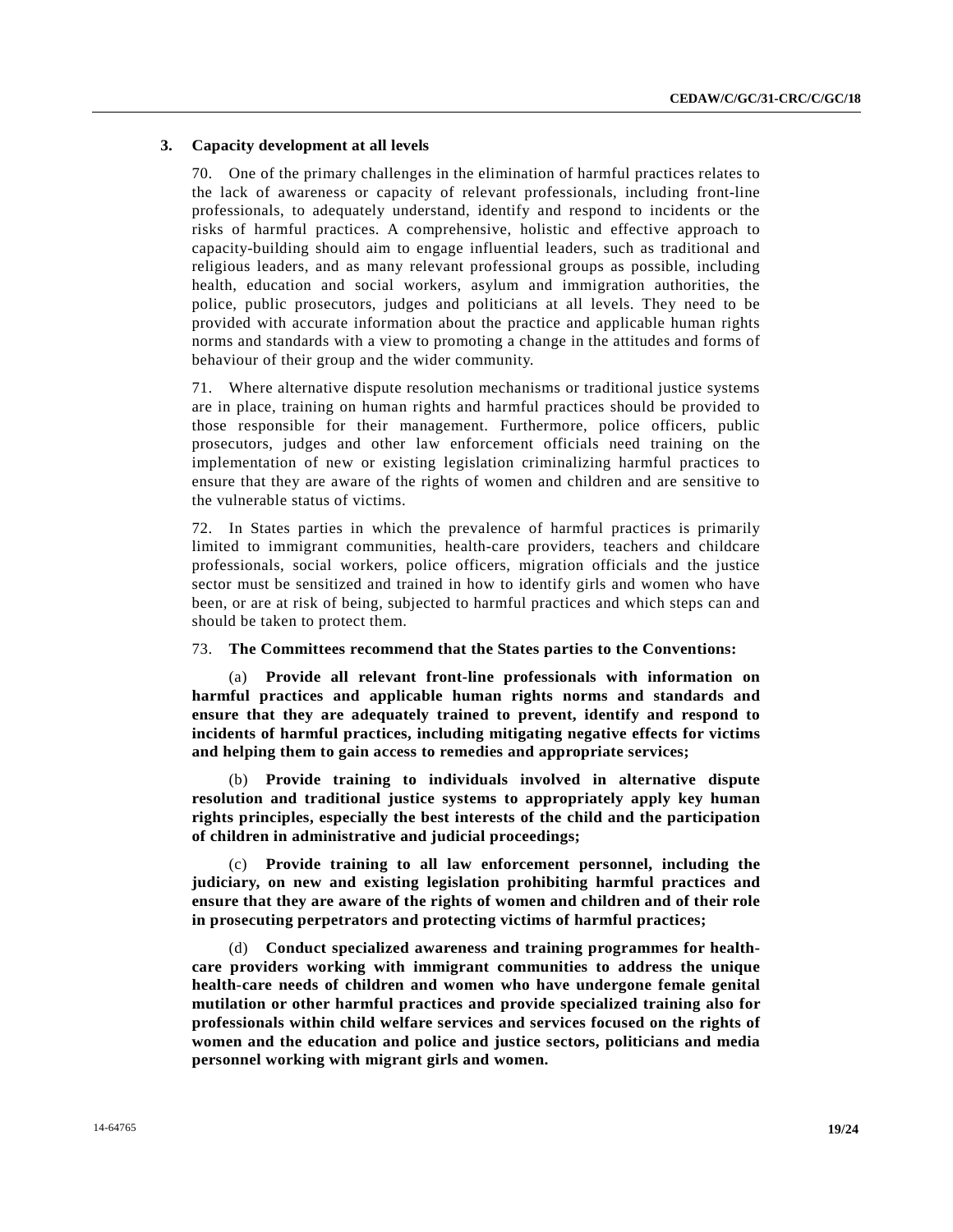#### **4. Awareness-raising, public dialogue and manifestations of commitment**

74. To challenge sociocultural norms and attitudes that underlie harmful practices, including male-dominated power structures, sex- and gender-based discrimination and age hierarchies, both Committees regularly recommend that States parties undertake comprehensive public information and awareness-raising campaigns that are part of long-term strategies to eliminate harmful practices.

75. Awareness-raising measures should include accurate information from trusted sources about the harm caused by the practices and convincing reasons as to why they should be eliminated. In this respect, the mass media can perform an important function in ensuring new thinking, in particular through access by women and children to information and material aimed at the promotion of their social and moral well-being and physical and mental health, in line with obligations under both Conventions that help to protect them from harmful practices.

76. The launching of awareness-raising campaigns can provide an opportunity to initiate public discussions about harmful practices with a view to collectively exploring alternatives that do not cause harm or violate the human rights of women and children and reaching agreement that the social norms underlying and sustaining harmful practices can and should be changed. The collective pride of a community in identifying and adopting new ways to fulfil its core values will ensure the commitment and sustainability of new social norms that do not result in the infliction of harm or violate human rights.

77. The most effective efforts are inclusive and engage relevant stakeholders at all levels, especially girls and women from affected communities and boys and men. Moreover, those efforts require the active participation and support of local leaders, including through the allocation of adequate resources. Establishing or strengthening existing partnerships with relevant stakeholders, institutions, organizations and social networks (religious and traditional leaders, practitioners and civil society) can help to build bridges between constituencies.

78. Consideration could be given to the dissemination of information on positive experiences that followed the elimination of harmful practices within a local or diaspora community or within other practising communities from the same geographical region with similar backgrounds, as well as to the exchange of good practice, including from other regions. This may take the form of local, national or regional conferences or events, visits of community leaders or the use of audiovisual tools. In addition, awareness-raising activities need to be carefully designed so that they accurately reflect the local context, do not result in backlash reactions or foster stigma and/or discrimination against the victims and/or the practising communities.

79. Community-based and mainstream media can be important partners in awareness-raising and outreach regarding the elimination of harmful practices, including through joint initiatives with Governments to host debates or talk shows, prepare and screen documentaries and develop educational programmes for radio and television. The Internet and social media can also be valuable tools for providing information and opportunities for debate, while mobile telephones are increasingly being used to convey messages and engage with people of all ages. Community-based media can serve as a useful forum for information and dialogue and may include radio, street theatre, music, art, poetry and puppetry.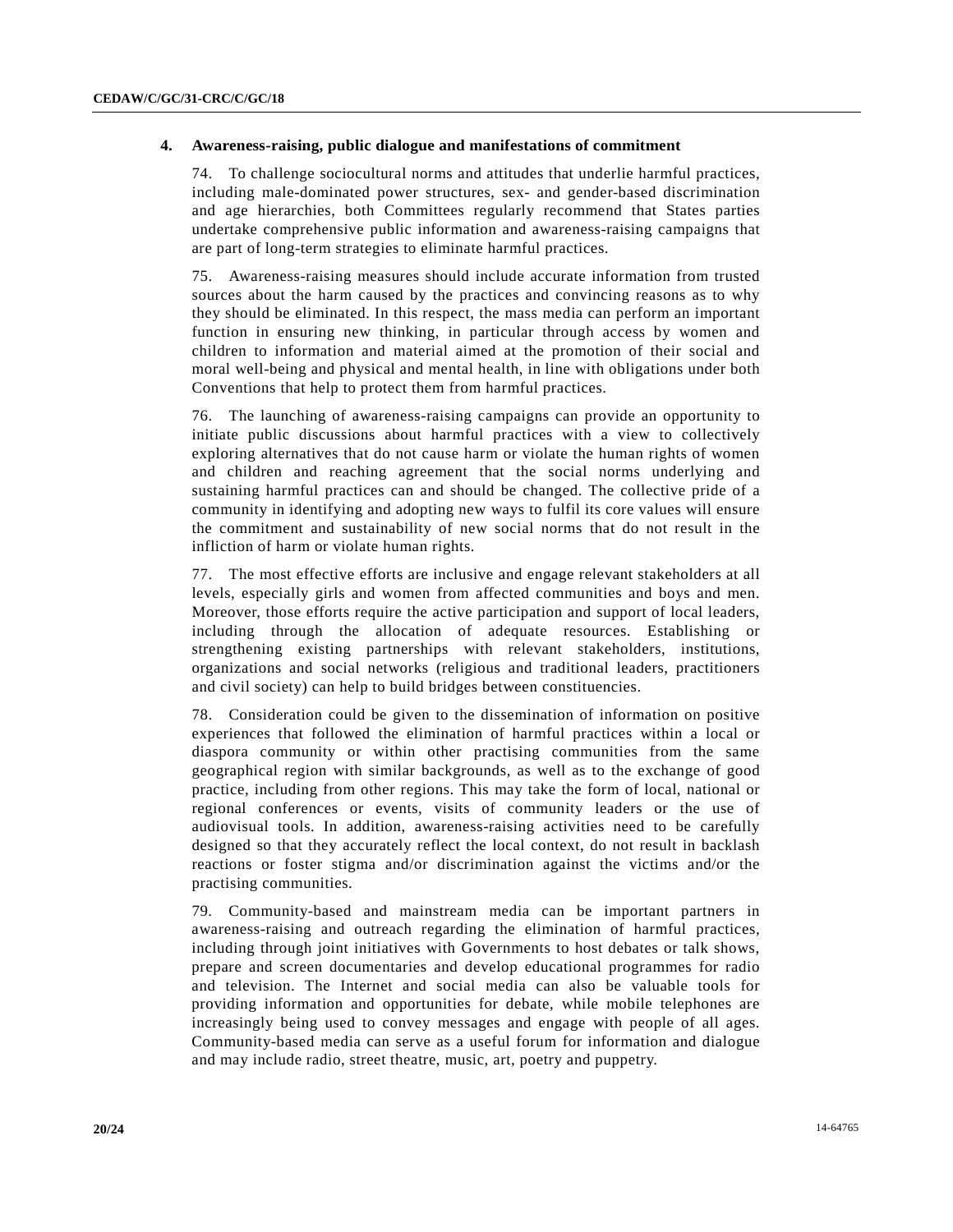80. In States parties with effective and enforced legislation against harmful practices, there is a risk that practising communities will go into hiding or go abroad to carry out the practices. States parties hosting practising communities should support awareness-raising campaigns regarding the harmful impact on the victims or those at risk, as well as the legal implications of the violation, while at the same time preventing discrimination and stigma against those communities. To this end, steps should be taken to facilitate the social integration of such communities.

81. **The Committees recommend that the States parties to the Conventions:**

(a) **Develop and adopt comprehensive awareness-raising programmes to challenge and change cultural and social attitudes, traditions and customs that underlie forms of behaviour that perpetuate harmful practices;**

(b) **Ensure that awareness-raising programmes provide accurate information and clear and unified messages from trusted sources about the negative impact of harmful practices on women, children, in particular girls, their families and society at large. Such programmes should include social media, the Internet and community communication and dissemination tools;** 

(c) **Take all appropriate measures to ensure that stigma and discrimination are not perpetuated against the victims and/or practising immigrant or minority communities;**

(d) **Ensure that awareness-raising programmes targeting State structures engage decision makers and all relevant programmatic staff and key professionals working within local and national government and government agencies;** 

(e) **Ensure that personnel of national human rights institutions are fully aware and sensitized to the human rights implications of harmful practices within the State party and that they receive support to promote the elimination of those practices;**

(f) **Initiate public discussions to prevent and promote the elimination of harmful practices, by engaging all relevant stakeholders in the preparation and implementation of the measures, including local leaders, practitioners, grassroots organizations and religious communities. The activities should affirm the positive cultural principles of a community that are consistent with human rights and include information on experiences of successful elimination by formerly practising communities with similar backgrounds;**

(g) **Build or reinforce effective partnerships with the mainstream media to support the implementation of awareness-raising programmes and promote public discussions and encourage the creation and observance of self-regulatory mechanisms that respect the privacy of individuals.**

#### **D. Protective measures and responsive services**

82. Women and children who are victims of harmful practices are in need of immediate support services, including medical, psychological and legal services. Emergency medical services may be the most urgent and obvious, given that some of the harmful practices covered herein involve the infliction of extreme physical violence and medical intervention may be necessary to treat severe harm or prevent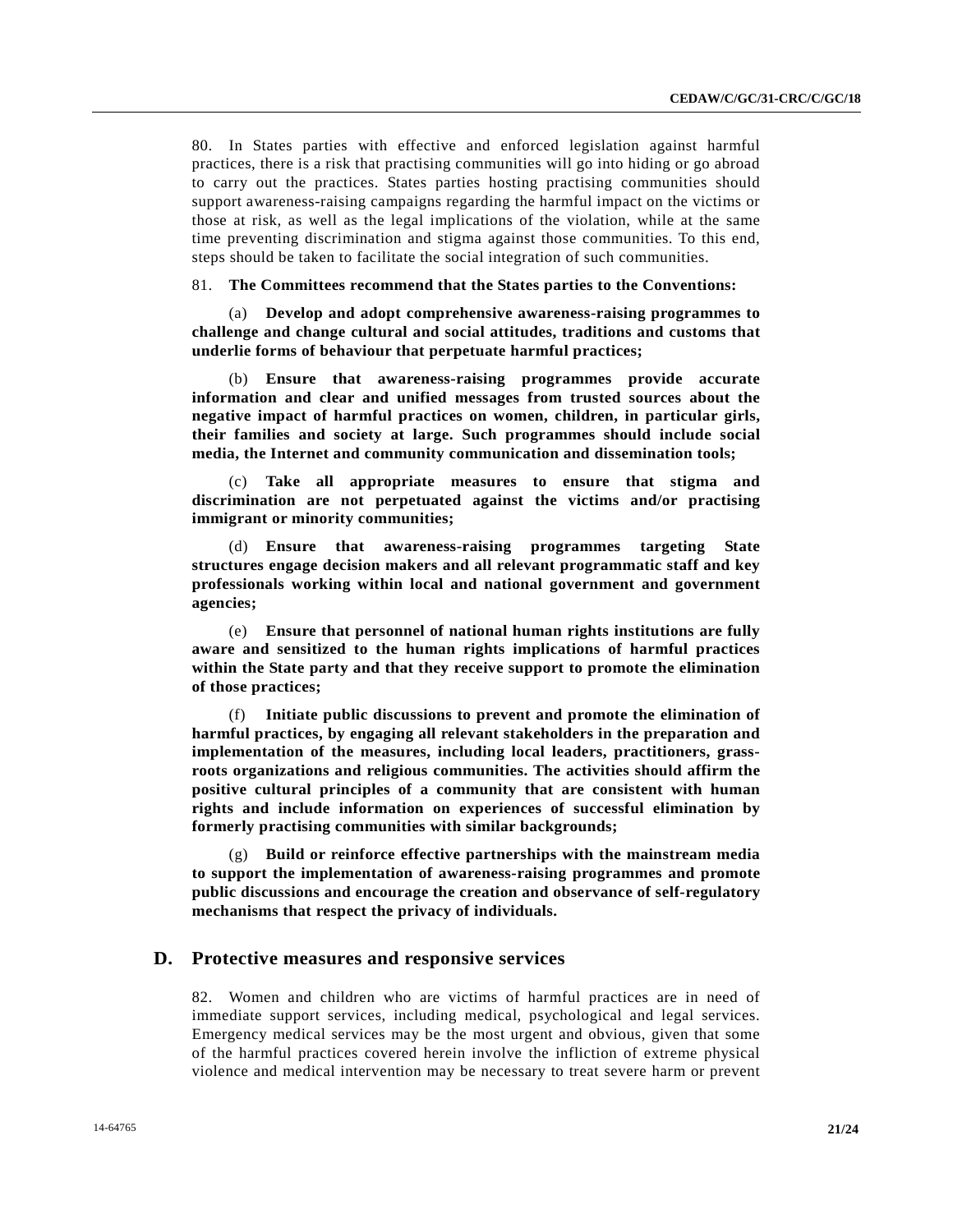death. Victims of female genital mutilation or other harmful practices may also require medical treatment or surgical interventions to address the short-term and long-term physical consequences. The management of pregnancy and childbirth in women or girls who have undergone female genital mutilation must be included in pre-service and in-service training for midwives, doctors and other skilled birth attendants.

83. National protection systems or, in their absence, traditional structures should be mandated to be child friendly and gender sensitive and adequately resourced to provide all necessary protection services to women and girls who face a high risk of being subjected to violence, including girls running away to avoid being subjected to female genital mutilation, forced marriage or crimes committed in the name of so-called honour. Consideration should be given to the establishment of an easy-toremember, free, around-the-clock helpline that is available and known nationwide. Appropriate safety and security measures for victims must be available, including specifically designed temporary shelters or specialized services within shelters for victims of violence. Given that perpetrators of harmful practices are often the spouse of the victim, a family member or a member of the victim's community, protective services should seek to relocate victims outside their immediate community if there is reason to believe that they may be unsafe. Unsupervised visits must be avoided, especially when the issue may be considered one of so-called honour. Psychosocial support must also be available to treat the immediate and long-term psychological trauma of victims, which may include post-traumatic stress disorder, anxiety and depression.

84. When a woman or a girl who was subjected to or refused to undergo a practice leaves her family or community to seek refuge, her decision to return must be supported by adequate national protection mechanisms. In assisting her in making this free and informed choice, the mechanisms are required to ensure her safe return and reintegration based on the principle of her best interest, including avoiding revictimization. Such situations require close follow-up and monitoring to ensure that victims are protected and enjoy their rights in the short term and the long term.

85. Victims seeking justice for violations of their rights as a result of harmful practices often face stigmatization, a risk of revictimization, harassment and possible retribution. Steps must therefore be taken to ensure that the rights of girls and women are protected throughout the legal process, in accordance with articles 2 (c) and 15 (2) and (3) of the Convention on the Elimination of All Forms of Discrimination against Women, and that children are enabled to effectively engage in court proceedings as part of their right to be heard under article 12 of the Convention on the Rights of the Child.

86. Many migrants have a precarious economic and legal status, which increases their vulnerability to all forms of violence, including harmful practices. Migrant women and children often do not have access to adequate services on an equal basis with citizens.

87. **The Committees recommend that the States parties to the Conventions:** 

(a) **Ensure that protection services are mandated and adequately resourced to provide all necessary prevention and protection services to children and women who are, or are at high risk of becoming, victims of harmful practices;**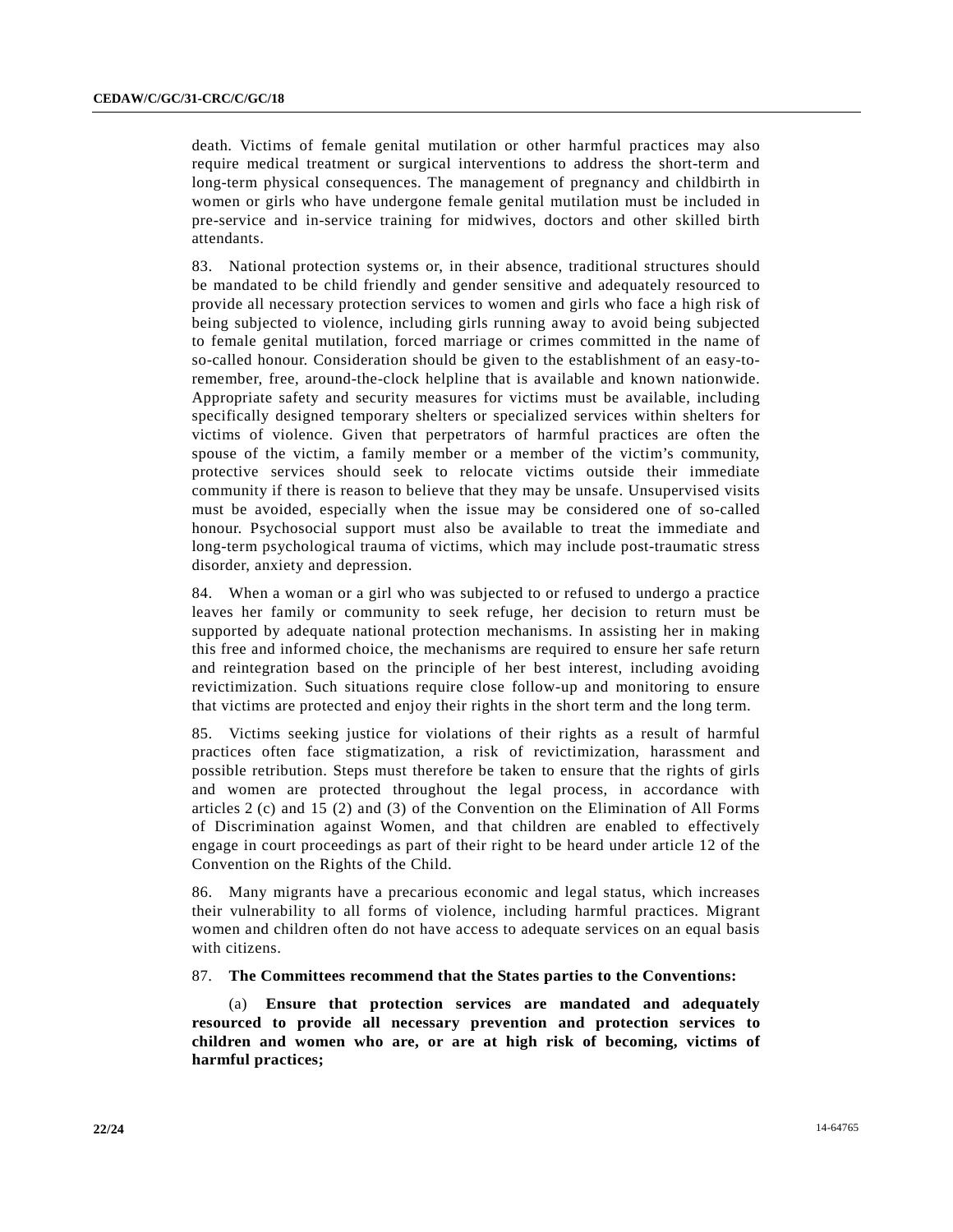(b) **Establish a free, 24-hour hotline that is staffed by trained counsellors, to enable victims to report instances when a harmful practice is likely to occur or has occurred, and provide referral to needed services and accurate information about harmful practices;**

(c) **Develop and implement capacity-building programmes on their role in protection for judicial officers, including judges, lawyers, prosecutors and all relevant stakeholders, on legislation prohibiting discrimination and on applying laws in a gender-sensitive and age-sensitive manner in conformity with the Conventions;**

(d) **Ensure that children participating in legal processes have access to appropriate child-sensitive services to safeguard their rights and safety and to limit the possible negative impacts of the proceedings. Protective action may include limiting the number of times that a victim is required to give a statement and not requiring that individual to face the perpetrator or perpetrators. Other steps may include appointing a guardian ad litem (especially where the perpetrator is a parent or legal guardian) and ensuring that child victims have access to adequate child-sensitive information about the process and fully understand what to expect;** 

(e) **Ensure that migrant women and children have equal access to services, regardless of their legal status.** 

## **VIII. Dissemination and use of the joint general recommendation/ general comment and reporting**

88. States parties should widely disseminate the present joint general recommendation/general comment to parliaments, Governments and the judiciary, nationally and locally. It should also be made known to children and women and all relevant professionals and stakeholders, including those working for and with children (i.e. judges, lawyers, police officers and other law enforcement officials, teachers, guardians, social workers, staff of public or private welfare institutions and shelters and health-care providers) and civil society at large. It should be translated into relevant languages and child-friendly/appropriate versions and formats accessible to persons with disabilities should be made available. Conferences, seminars, workshops and other events should be held to share good practice on how best to implement it. It should also be incorporated into the formal pre-service and in-service training of all relevant professionals and technical staff and should be made available to all national human rights institutions, women's organizations and other human rights non-governmental organizations.

89. States parties should include in their reports under the Conventions information about the nature and extent of attitudes, customs and social norms that perpetuate harmful practices and on the measures guided by the present joint general recommendation/general comment that they have implemented and the effects thereof.